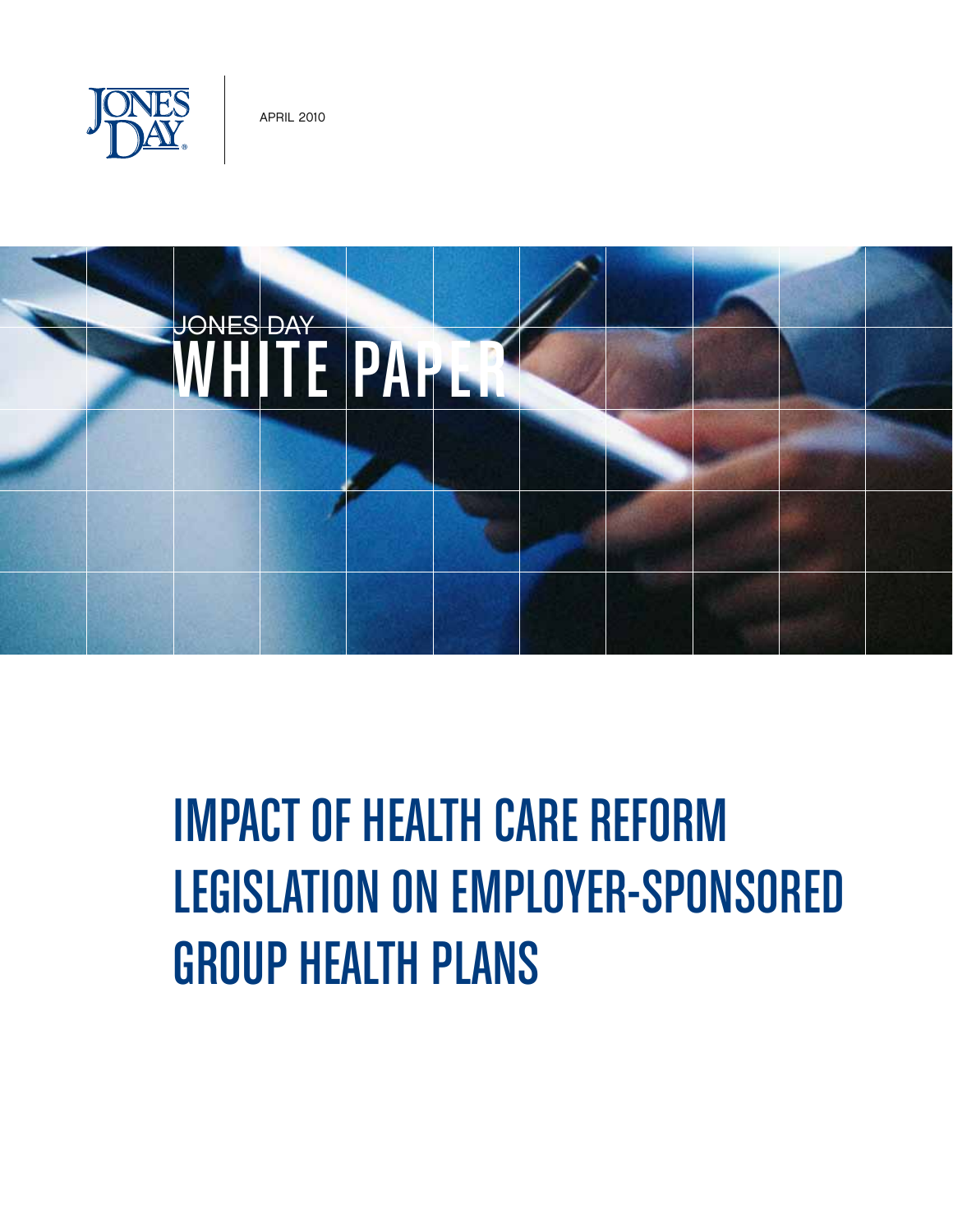## **TABLE OF CONTENTS**

#### **PAGE**

| ı. |    |                                                                                                                              |  |  |
|----|----|------------------------------------------------------------------------------------------------------------------------------|--|--|
| Ш. | В. |                                                                                                                              |  |  |
|    |    |                                                                                                                              |  |  |
|    |    |                                                                                                                              |  |  |
|    | В. |                                                                                                                              |  |  |
|    | C. |                                                                                                                              |  |  |
|    | D. |                                                                                                                              |  |  |
|    |    | $1_{\cdot}$<br>2.                                                                                                            |  |  |
|    | Е. |                                                                                                                              |  |  |
|    | F. | The General Structure of the Employer-Mandate Rules, Including Incorporation<br>1.<br>2.<br>3.<br>4.<br>5.<br>6.<br>7.<br>1. |  |  |
|    |    | 2.<br>3.                                                                                                                     |  |  |
|    |    |                                                                                                                              |  |  |
|    | В. |                                                                                                                              |  |  |
|    | C. |                                                                                                                              |  |  |
|    | D. |                                                                                                                              |  |  |
|    |    |                                                                                                                              |  |  |
|    |    |                                                                                                                              |  |  |
|    |    |                                                                                                                              |  |  |
|    |    |                                                                                                                              |  |  |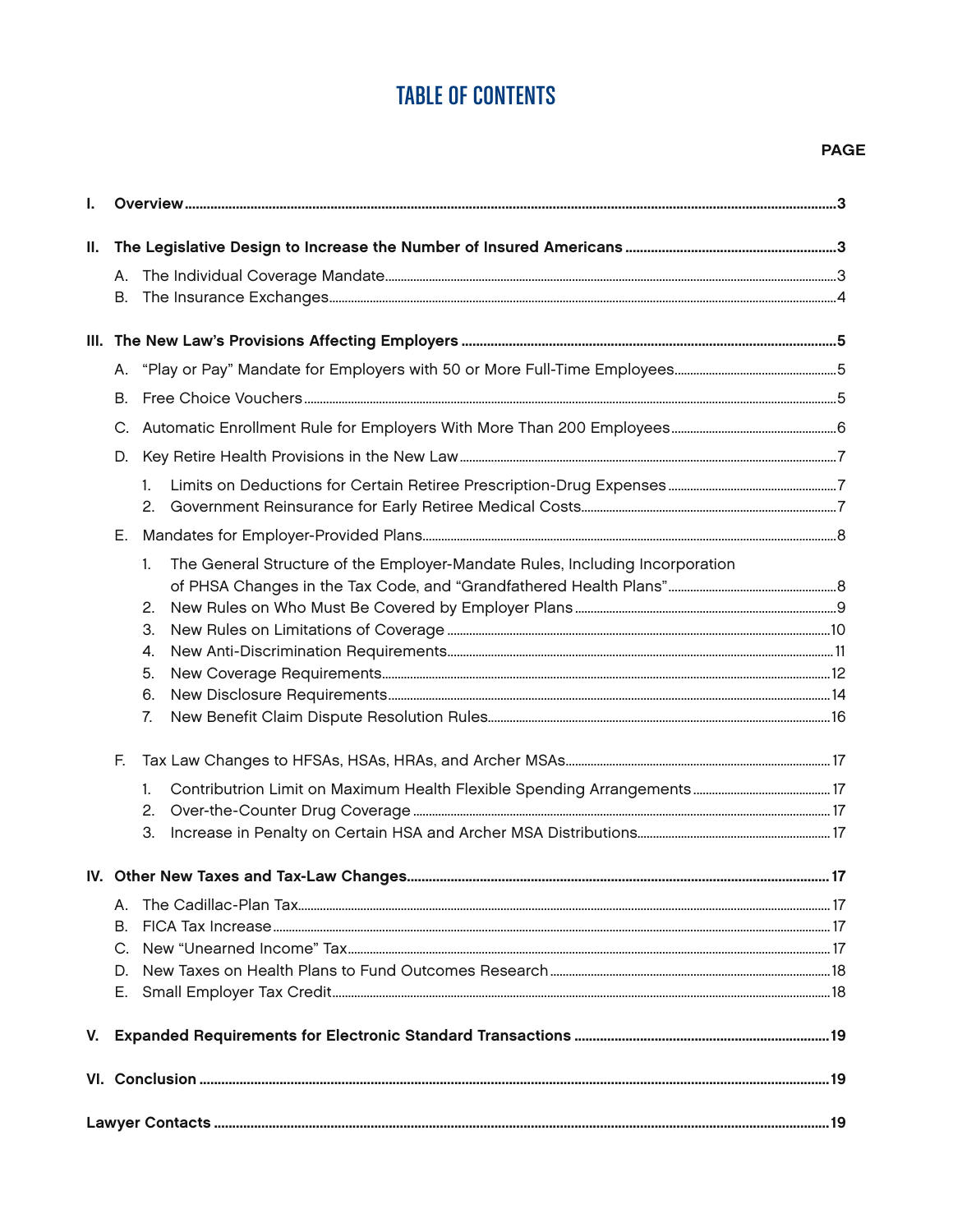## IMPACT OF HEALTH CARE REFORM<br>LEGISLATION ON EMPLOYER-SPONSORED GROUP HEALTH PLANS

## I. Overview

On March 23, 2010, President Obama signed into law H.R. 3590, the "Patient Protection and Affordable Care Act" (P.L. 111–148, 124 Stat. 119), the health care reform bill originally drafted by the Senate. One week later, the President signed into law H.R. 4872, the "Health Care and Education Reconciliation Act of 2010" (P.L. 111–152, 124 Stat. 1029), which amended and modified H.R. 3590 as part of the budget reconciliation process (collectively, the "New Law"). The New Law makes a remarkable number of changes to the U.S. health care system, many of which directly affect employers in their role as sponsors of group health plans offered to current and former employees and their dependents. The New Law also significantly alters many other facets of the U.S. health care delivery and payment system, such as Medicare, Medicaid, and community health services.

Structurally, the New Law primarily amends two existing statutory schemes—the Public Health Service Act ("PHSA") and the Internal Revenue Code of 1986 (the "Code"). Although the New Law grants an important role to states in structuring insurance exchanges through which many individuals and small employers will, in the future, obtain health insurance, the New Law nonetheless federalizes to a significant degree the regulation of health insurance products, heretofore a regulatory area occupied almost exclusively by states. Moreover, historically, the primary federal law that regulated the design and administration of employer-provided health benefits was the Employee Retirement Income Security Act of 1974 ("ERISA"), and most of the pertinent regulations applicable to employer-provided health benefits were issued by the Department of Labor ("DOL"). But because the New Law codifies its substantive rules primarily in the PHSA and the Code—and adds only a few new provisions to ERISA, including a provision to incorporate by reference in ERISA the statutory changes to the PHSA (New ERISA § 715)—the Department of Health and Human Services ("HHS") and the Treasury Department ("Treasury") will likely displace the DOL as the primary regulatory agencies to interpret the myriad

new coverage and disclosure mandates that will apply to employers.

The discussion and analysis contained in this White Paper focus almost exclusively on the changes that will be of interest to employers, both large and small. Because many provisions in both H.R. 3590 and H.R. 4872 were the result of hastily made and sometimes bitter compromise, a good deal of the statutory language is ambiguous and subject to multiple reasonable interpretations. Additionally, a significant piece of the overall reform architecture was left to HHS and the IRS to frame out in regulations and new disclosure forms. Accordingly, future government agency regulations and pronouncements as to the meaning of the New Law will be crucial in establishing the overall legal framework, as will any future technical correction legislation, assuming Congress has the political stomach for more health care reform.

## II. The Legislative Design to Increase the Number of Insured Americans

Perhaps the most important legislative purpose of the New Law is to increase the number of Americans with health insurance coverage, and to ensure that such health insurance satisfies certain minimum thresholds. The New Law does so in four ways: (1) by requiring most Americans to purchase health insurance coverage or pay an income tax penalty, (2) by facilitating the purchase of health insurance through "American Health Benefit Exchanges" ("Exchanges"), (3) by ensuring that health insurance offered through the Exchanges provides a minimum level of basic coverage, and (4) by requiring employers with 50 or more employees to offer health insurance coverage or pay a tax. These new rules provide a crucial context to the many other rules that directly affect employers.

#### A. The Individual Coverage Mandate

Under the New Law, most Americans will be required to purchase health insurance coverage or pay an income tax penalty. (New Code § 5000A(b)). The penalty phase begins in 2014, and in 2016 will generally be \$695 annually per individual. Following 2016, the penalty will be indexed for inflation. (New Code § 5000A(c)(3)(D)). A taxpayer without health insurance coverage will be liable not only for his or her penalty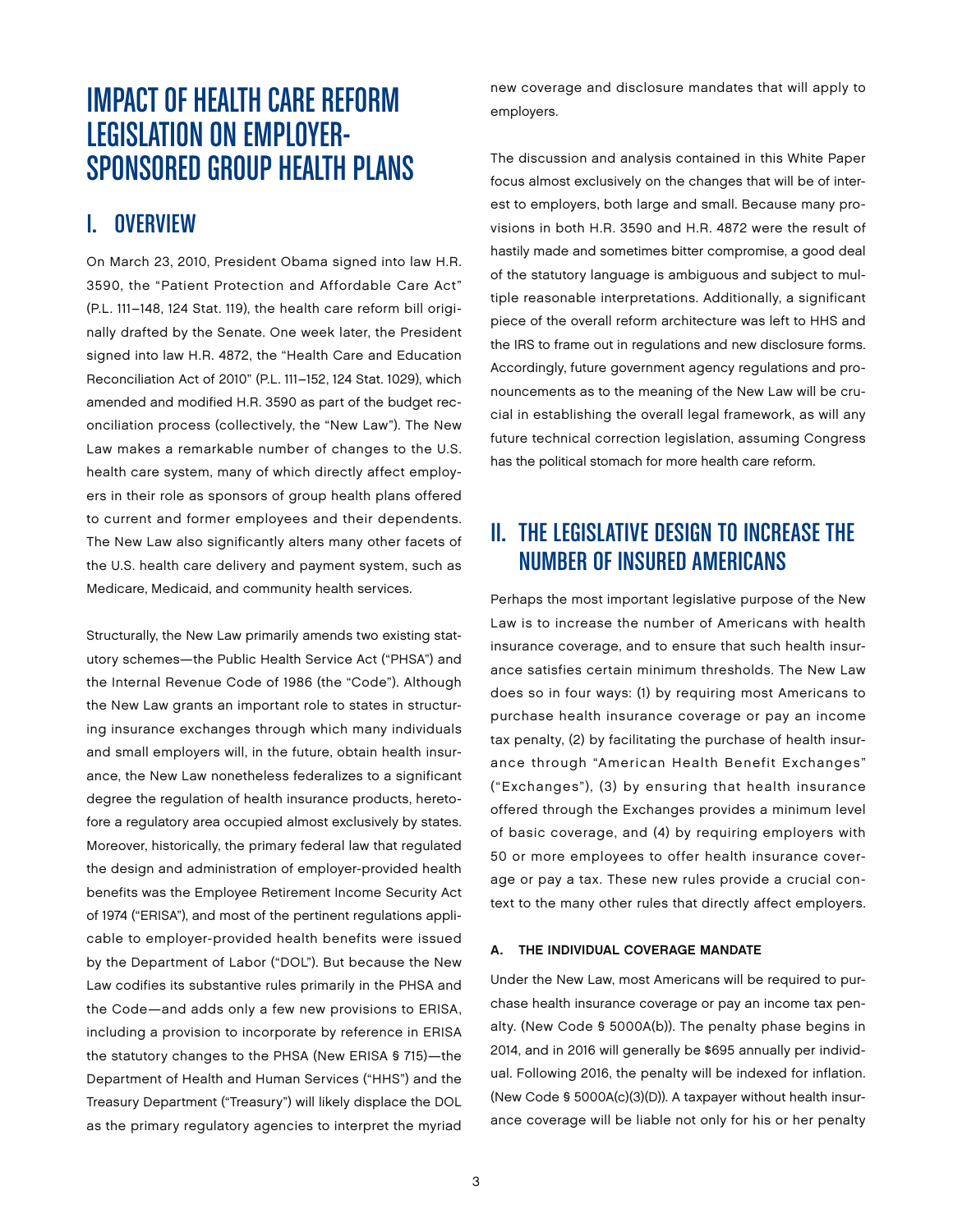but also that of his or her tax dependents, to the extent they too are required, but fail, to obtain health insurance. The total family penalty will generally be capped at 300 percent of the \$695 annual penalty. (New Code § 5000A(c) (2)). Certain taxpayers who cannot afford coverage, such as those whose gross income for the taxable year is below 100 percent of the federal poverty line or the threshold for filing a federal income tax return, will not have to pay the penalty. (New Code § 5000A(e)(2)). In addition, in order to help individuals purchase coverage, premium tax credits or costsharing subsidies will be available to persons with incomes below certain levels (New Code § 36B (premium tax credit); H.R. 3590 § 1402 (cost-sharing subsidy)). Individuals eligible for premium tax credits or cost-sharing subsidies are individuals whose household incomes exceed 100 percent but do not exceed 400 percent of the federal poverty line. Currently, the federal poverty line varies by household size.

#### B. The Insurance Exchanges

The New Law authorizes each state, beginning in 2014, to create Exchanges where individuals and small employers can purchase health insurance coverage. (H.R. 3590 § 1311(b)). If a state fails to create an Exchange and to comply with HHS regulations respecting the structure of the Exchanges, HHS is tasked with establishing and operating an Exchange within that state. For these purposes, a "small employer" is an employer with 100 or fewer employees. (H.R. 3590 § 1304(b)(2)). Beginning in 2017, states may choose whether to allow employers with more than 100 employees to offer coverage for their employees through an Exchange. Participation by individuals and employers in coverage through an Exchange will be completely voluntary, and employers may continue to offer (and individuals to accept) coverage through non-Exchange health insurance arrangements. In order to ensure that the health insurance offered through the Exchanges satisfies a minimum threshold of coverage, a "health plan" offered through an Exchange must be certified by the Exchange, pursuant to HHS regulations, as a "qualified health plan." (H.R. 3590 § 1311(c)–(e)). For these purposes, a "health plan" needs to be offered by a licensed insurer, and it cannot be a self-insured plan sponsored by an employer and exempt from state regulation under ERISA's preemption rules. (H.R. 3590 § 1301(b)(1)).

Essentially, a "qualified health plan" will need to satisfy three categories of requirements. First, it will need to provide coverage that includes "essential health benefits." Essential health benefits will include coverage for ambulatory patient services, emergency services, hospitalization, maternity and newborn care, mental health and substance abuse care, prescription drugs, rehabilitative and habilitative services, laboratory services, preventive and wellness services, and pediatric care (including pediatric oral and vision care). (H.R. 3590 § 1302). Although HHS is required to promulgate regulations that establish the complete requirements for "essential health benefits," coverage for emergency services may not be subject to prior authorization requirements, and the cost-sharing for out-of-network emergency services cannot exceed the cost-sharing that would apply if the services were obtained in-network. (H.R. 3590 § 1302(b)(4)(E)).

Second, for a health plan to be deemed to provide "essential health benefits," and thus constitute a "qualified health plan," it also must satisfy limits on cost-sharing. Specifically, the cost-sharing  $-i.e.,$  the sum of the annual deductible, coinsurance, and copayments—for a health plan that provides essential health benefits cannot in year 2014 exceed the limits applicable to a so-called high deductible plan under section 223(c)(2)(A)(ii) of the Code (currently, \$5,950 for self-only coverage, and \$11,900 for family coverage). Such amounts will be indexed after 2014. (H.R. 3590 § 1302(c)(1)). There also will be separate limits on annual deductibles for essential health benefit plans. (H.R. 3590 § 1302(c)(2)).

Third, the level of coverage that a "qualified health plan" must provide needs to satisfy one of five actuarial thresholds in to-be-prescribed HHS regulations: (1) a "platinum level" plan (providing coverage equal to 90 percent of actuarial value), (2) a "gold level" plan (providing coverage equal to 80 percent of actuarial value), (3) a "silver level" plan (providing coverage equal to 70 percent of actuarial value, (4) a "bronze level" plan (providing coverage equal to 60 percent of actuarial value, or (5) a catastrophic plan for persons under the age of 30 (at the beginning of the plan year) or those otherwise exempt from the individual mandate penalty tax. (H.R. 3590 § 1302(d), (e)(catastrophic plan)).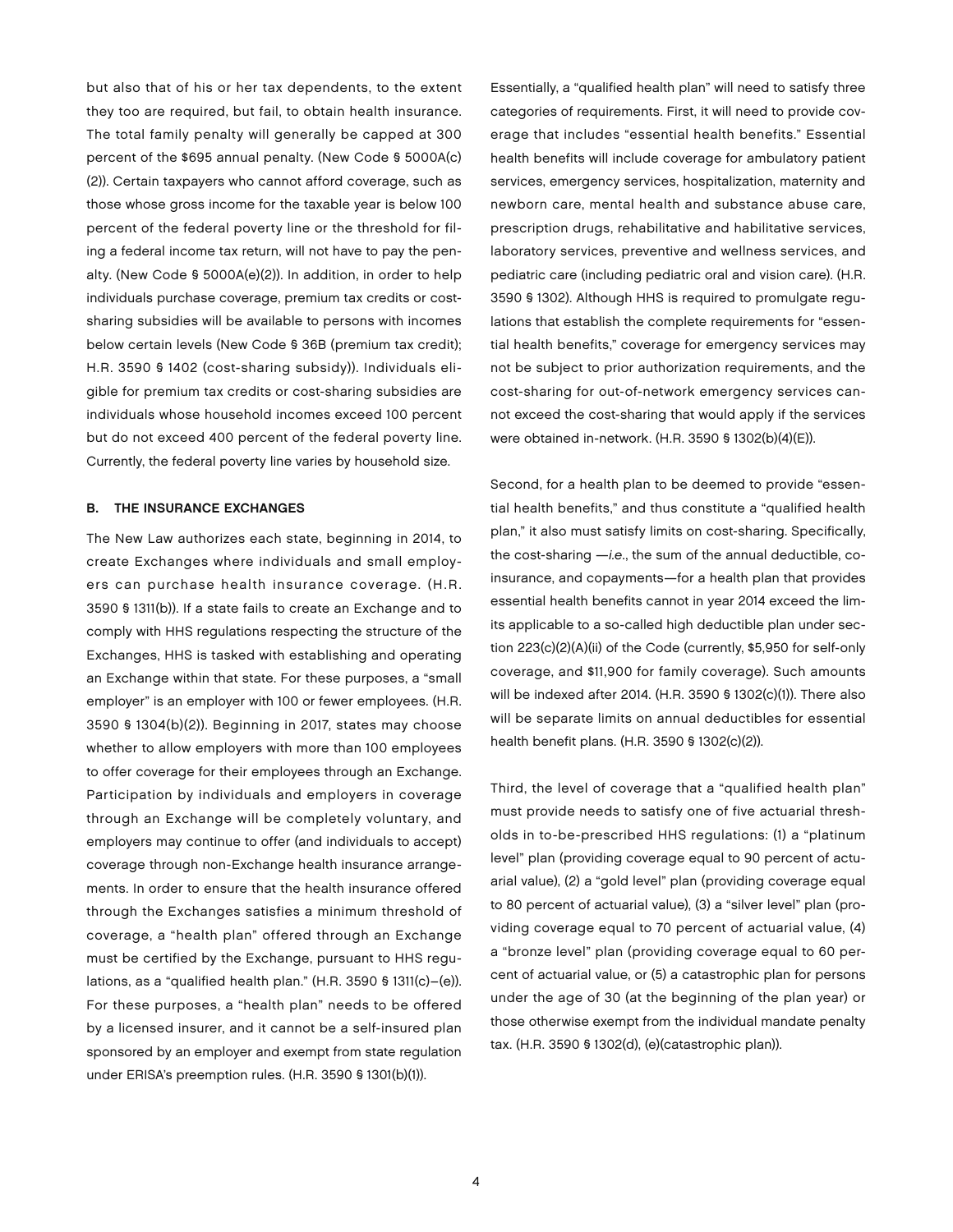## **III. THE NEW LAW'S PROVISIONS AFFECTING EMPLOYERS**

#### A. "Play or Pay" Mandate for Employers with 50 or More Full-Time Employees

The New Law will generally require all employers with 50 or more full-time employees (which the New Law defines for this purpose as a "Large Employer") to either offer health insurance coverage constituting "minimum essential coverage" or be subject to a tax equal to \$2,000 annually (\$166.67 per month) for each full-time employee of the employer in excess of 30 employees. (New Code § 4980H(a), (c)(1)). For these purposes, an employer is defined by the controlled group rules of section 414 of the Code. The term "full-time employee" is defined as an employee working 30 hours or more each week. Also for this purpose, the hours of parttime employees are aggregated and counted as equivalent to a full-time employee, but only for determining Large Employer status for "play or pay" purposes. (New Code § 4980H(c)(2)). Additionally, an employer will not be subject to the play or pay rule if, in the prior year, the employer's workforce exceeded 50 full-time employees for only 120 or fewer days, and the employees in excess of 50 during that maximum 120-day period were seasonal workers. (New Code § 4980H(c)(2)(B)). This play or pay system will generally become effective for months beginning after December 31, 2013. (H.R. 3590 § 1513(d)).

Interestingly, the term "minimum essential coverage" does not require the employer to provide certain types of coverage or maintain certain cost-sharing limits, such as would apply to an "essential health benefits" plan eligible for certification by an Exchange as a "qualified health plan." (But see discussion below at Section II.E.5). Minimum essential coverage merely needs to be a group health plan offered by an employer. (New Code § 5000A(f)(defining "minimum essential coverage")). Furthermore, in order for the \$2,000 per full-time employee annual tax to apply, at least one of the employer's full-time employees must enroll in a health plan offered by an Exchange and also qualify for a premium tax credit or cost-sharing reduction (discussed above at Section II.A).

However, if the "minimum essential coverage" provided by a Large Employer is not affordable to that employer's employees, other tax penalties will apply. Coverage provided by a Large Employer will not be considered affordable if either (1) the employee's share of the cost of coverage exceeds 9.5 percent of the employee's household income, or (2) the plan's share of the actuarial value of covered benefits (i.e., the amount that the plan would pay toward the actuarially projected cost of covered services) is less than 60 percent. If the plan fails to meet either of these requirements with respect to an employee, the employee could decline such coverage and enroll in a qualified health plan through an Exchange and be eligible for a premium tax credit (despite the employer-offered coverage). If any full-time employee declines the employer plan under these circumstances and enrolls in a qualified health plan through an Exchange, the employer would be subject to a tax of \$3,000 annually (\$250 per month), times the number of such employees who enroll in the Exchange-offered "qualified health plan." (New Code § 4980H(b)(1)). The total monthly tax on an employer for any such month would, however, be capped at the amount that the employer would otherwise be taxed (as described in the paragraph above) if it did not offer a health insurance plan. (New Code § 4980H(b)(2)). Note that the \$3,000 tax applies only with respect to full-time employees. Part-time employees who are eligible to enroll in the employer's plan and who eschew coverage and opt to enroll in an Exchange plan will not be aggregated and counted for purposes of calculating the \$3,000 annual tax. This tax is effective for months beginning after December 31, 2013.

#### B. Free Choice Vouchers

If an employer of any size—large or small—maintains a contributory health plan for employees, the employer must offer "free choice vouchers" to certain employees. More specifically, if an employee eligible for a free choice voucher opts out of the employer-provided plan and enrolls in an Exchange plan, the employer must pay to the applicable Exchange an amount equal to the monthly portion of the cost the employer would have paid had the employee chosen to enroll in the employer's plan. (H.R. 3590 § 10108). An employee who chooses not to enroll in the employerprovided plan qualifies for the free choice voucher if the employee's share of the cost of the employer-provided plan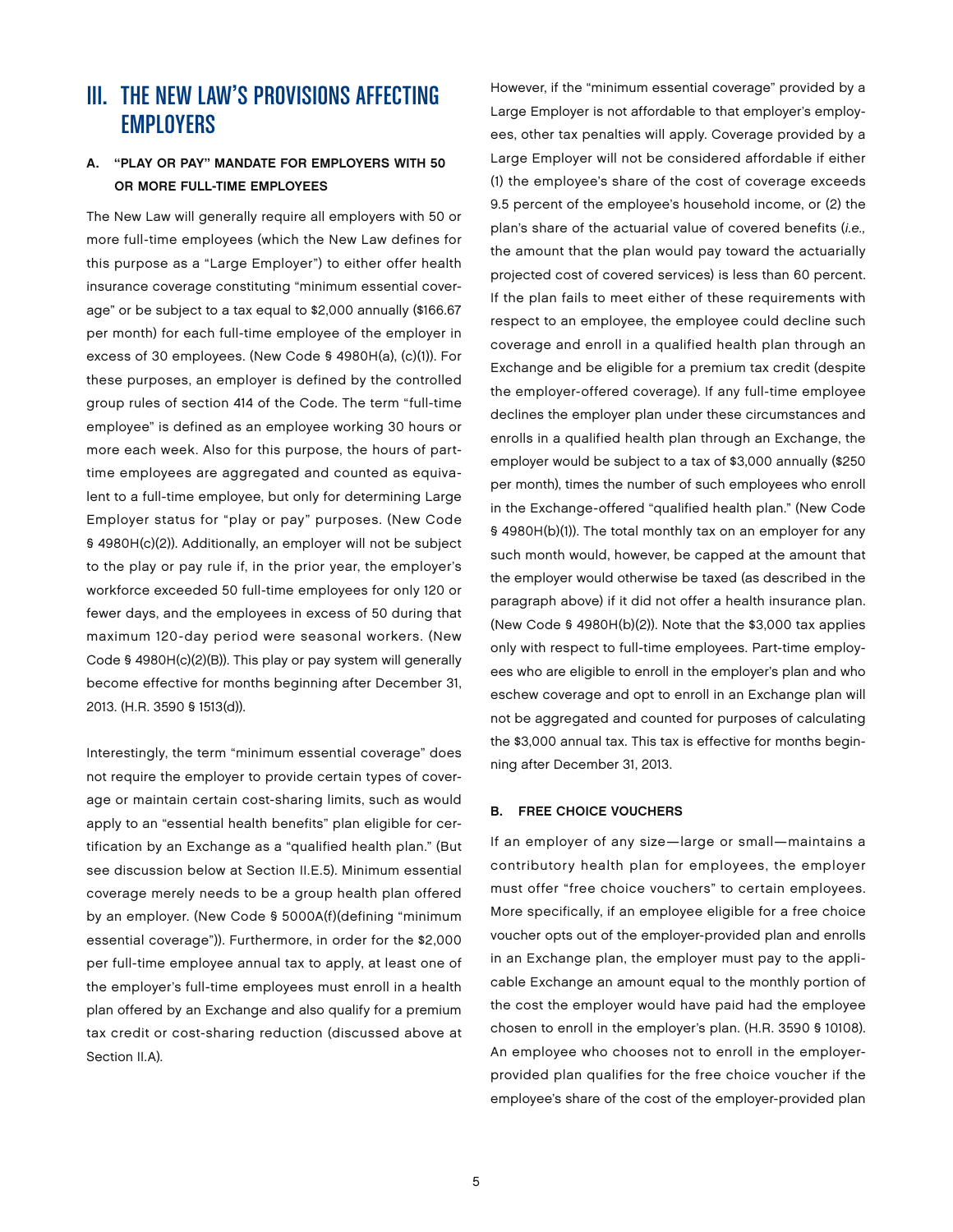exceeds 8 percent (but does not exceed 9.8 percent<sup>1</sup>) of such employee's household income, and the employee's household income exceeds 100 percent but not 400 percent of the poverty line. (H.R. 3590 § 10108(c)). The parameters of 8 percent and 9.8 percent of household income will be indexed for calendar years beginning after 2014 to reflect the rate of premium growth over the rate of income growth. It is not clear under the New Law which federal agency will have the regulatory authority under this provision, but it is likely to be HHS, since administration of the voucher program is linked to operation of Exchanges, and HHS will have the federal regulatory authority over determining Exchangeprovided "qualified health plans."

If any employer offers several benefit plan options to employees, the monthly amount of the free choice voucher will equal the monthly cost of coverage under that option with respect to which the employer pays the largest portion of the cost for its employees. The statutory language is far less clear on which plan or option is required to be taken into account for purposes of determining whether the employee's share will exceed the 8 percent threshold to potentially trigger an employee's free choice voucher right. If the option with the greatest employer contribution is the exclusive option to be referenced in determining employee eligibility for vouchers, that might trigger the lowest number of eligible voucher employees. From the standpoint of administrative cost, such a rule would probably be the most favorable employer result. On the other hand, employers might wish to have a large pool of eligible voucher recipients, if they believe that lower paid employees carry adverse health risk. The regulations will need to clarify the issue of which employer option is to be referenced to determine eligibility for a free choice voucher.

An employee who receives the free choice voucher may use it as a credit against the premiums he or she would be required to pay for a premium under a "qualified health plan" offered through an Exchange. (H.R. 3590 § 10108). The value of the free choice voucher is generally exempt from federal income taxation (New Code § 139D), but if the value of the free choice voucher exceeds the monthly premium of the qualified health plan in which the employee chooses to enroll, the difference

The 9.8 percent was supposed to be 9.5 percent in order to dovetail with the premium tax credit and cost-sharing subsidy rules, respectively, but the conforming language was never added.

will be taxable income to the employee. As for the employer, the cost to the employer of the voucher is deductible compensation under Code section 162(a) (under an amendment to Code § 162), and the employer will not be assessed any taxes under New Code section 4980H, discussed above at Section III.A, with respect to employees who receive free choice vouchers. (New Code § 4980H(b)(3)).

#### C. Automatic Enrollment Rule for Employers WITH MORE THAN 200 EMPLOYEES

Employers who have more than 200 full-time employees, and provide one or more health benefits plans or options, will be required to automatically enroll full-time employees in one of the employer's health benefits plans or options (subject to any authorized waiting periods), and to continue the enrollment of current employees in such plan or option. This new rule is an amendment to the Fair Labor Standards Act (New FLSA § 18A, 29 U.S.C. § 218A), and is one of the few changes made by the New Law that will be implemented pursuant to DOL regulations (although the regulatory authority within the DOL will lie with the Wage and Hour Division of the Employment Standards Administration, not the Employee Benefits Security Administration, which has authority over ERISA). Under new FLSA section 18A, employers also will be required to give adequate notice to employees of the automatic enrollment protocol and an opportunity to opt out of such coverage.

Interestingly, for those employers that offer more than one health benefit plan or benefit option, the automatic enrollment requirement does not dictate the particular option or plan into which the employer is required to automatically enroll the new employee. On its face, the statute leaves that determination to the employer (although the forthcoming regulations may, contrary to the plain language of the statute, circumscribe the choice). Similarly, on its face, new section 18A of the FLSA appears to require only that the full-time employee be automatically enrolled, and not his or her spouse or dependents. Furthermore, it does not provide a time frame by which the employer must enroll the new employee, although the new provision can be read to require the enrollment as of the first day on which the new employee is eligible for coverage.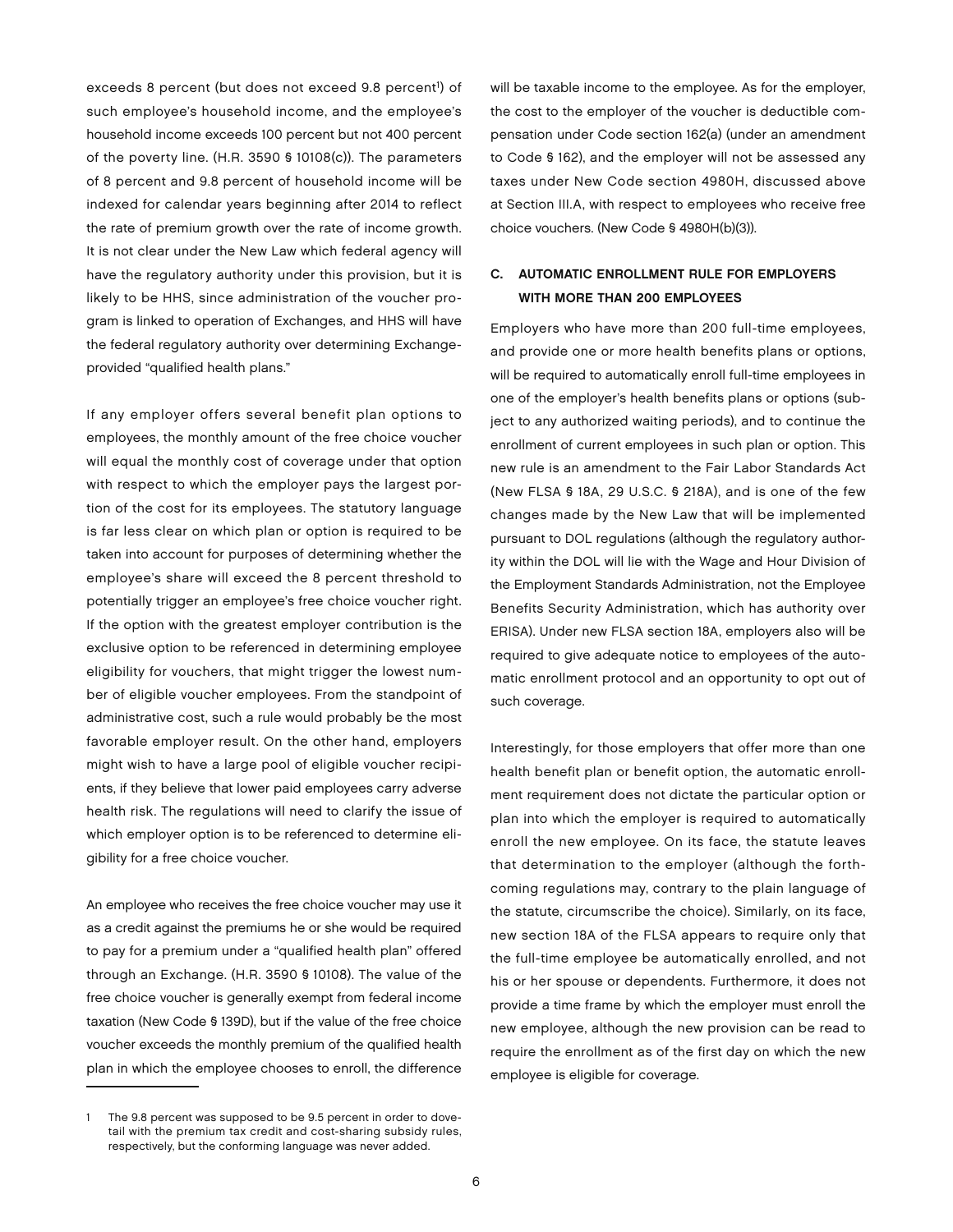It is unclear when the new automatic enrollment rule will be effective. The new rule states that automatic enrollment shall be "in accordance with regulations," which have yet to be promulgated. Although that language is susceptible to a reading that the rule is not effective until the regulations are issued, the better reading is that employers are required to comply with the statutory dictates consistent with the regulations, if there are any. Under the latter interpretation, the new rule would be effective as of the date of enactment, i.e., March 23, 2010. Pending regulatory guidance, employers should engage in a good-faith effort to work with their insurers or third-party administrators to comply with the requirements as soon as practicable, and should consider requiring employees to execute a short "decline coverage" form.

We are aware that some commentators are taking the position that the new automatic enrollment rule will not be effective until the applicable regulations are issued, while others take the position that Congress intended that the rule was not to be effective until 2014. In light of how courts have interpreted similar statutory language in certain sections of ERISA, and the uncertainty respecting potential remedial relief, we do not recommend such an approach if it can be practically avoided. See generally Donovan v. Cunningham, 716 F.2d 1455 (5th Cir. 1983)(acknowledging DOL's failure to issue regulations to determine ERISA's "adequate consideration" requirement, where statute requires adequate consideration determination "in accordance with [DOL] regulations," and interpreting and applying statutory requirement in any event).

#### D. Key Retiree Health Provisions in the New Law

#### 1. Limits on Deductions for Certain Retiree Prescription-Drug Expenses

Under existing Medicare Part D rules, plan sponsors of certain qualified, employment-based retiree health plans that cover prescription drug expenses are eligible for subsidy payments from HHS for a portion of each "qualifying covered retiree's" prescription drug costs. The Medicare Part D subsidy, as it is called, encourages plan sponsors to provide retiree prescription drug coverage that is at least equivalent to Part D coverage, and thus avoid the need for those retirees to join the Part D system. The subsidy is currently excludible from the plan sponsor's income, and such exclusion is not taken into account in determining whether the plan sponsor may claim a tax deduction for those covered retiree prescription drug expenses. (Code § 139A). For taxable years beginning after December 31, 2012, however, the New Law modifies this regime so that the plan sponsor cannot take a deduction for retiree prescription drug expenses for which subsidy payments are received, effectively making the Medicare Part D subsidy payments taxable to the recipient. (H.R. 3590 § 9012 (amending Code § 139A ); and H.R. 4872 § 1407).

This future tax law change has caused an immediate accounting issue for large employers that receive the Part D subsidy. Under Financial Accounting Standard 109 ("FAS 109"), employers are required to show as an asset on their balance sheets the present value of future tax deductions relating to future Part D subsidy payments. The New Law change, however, has the effect of reducing the FAS 109 value of the tax asset, and accountants have interpreted the accounting rules as immediately requiring employers to take a charge against earnings for the reduced value of this tax asset. We are not aware of any serious consideration being given by the Financial Accounting Standards Board to providing relief from this immediate adverse accounting change. It is unclear the extent to which this adverse accounting and tax treatment will cause employers to reevaluate whether to continue to provide retiree drug coverage at current levels.

#### 2. Government Reinsurance for Early Retiree Medical Costs

Although the loss of tax deductibility for the Part D subsidy will harm employers that provide retiree health benefits, the New Law also provides potential financial reimbursement to employers if their retiree health arrangements cover early retirees. The New Law establishes a temporary reinsurance program through which the government will reimburse eligible plans for a portion of the cost of providing coverage to early retirees and their spouses, surviving spouses, and dependents. (H.R. 3590 § 1102). On the face of section 1102, the reinsurance program does not require a plan to provide certain minimum levels of coverage in order for the plan to be eligible for reimbursement, but forthcoming HHS regulations might impose such a requirement.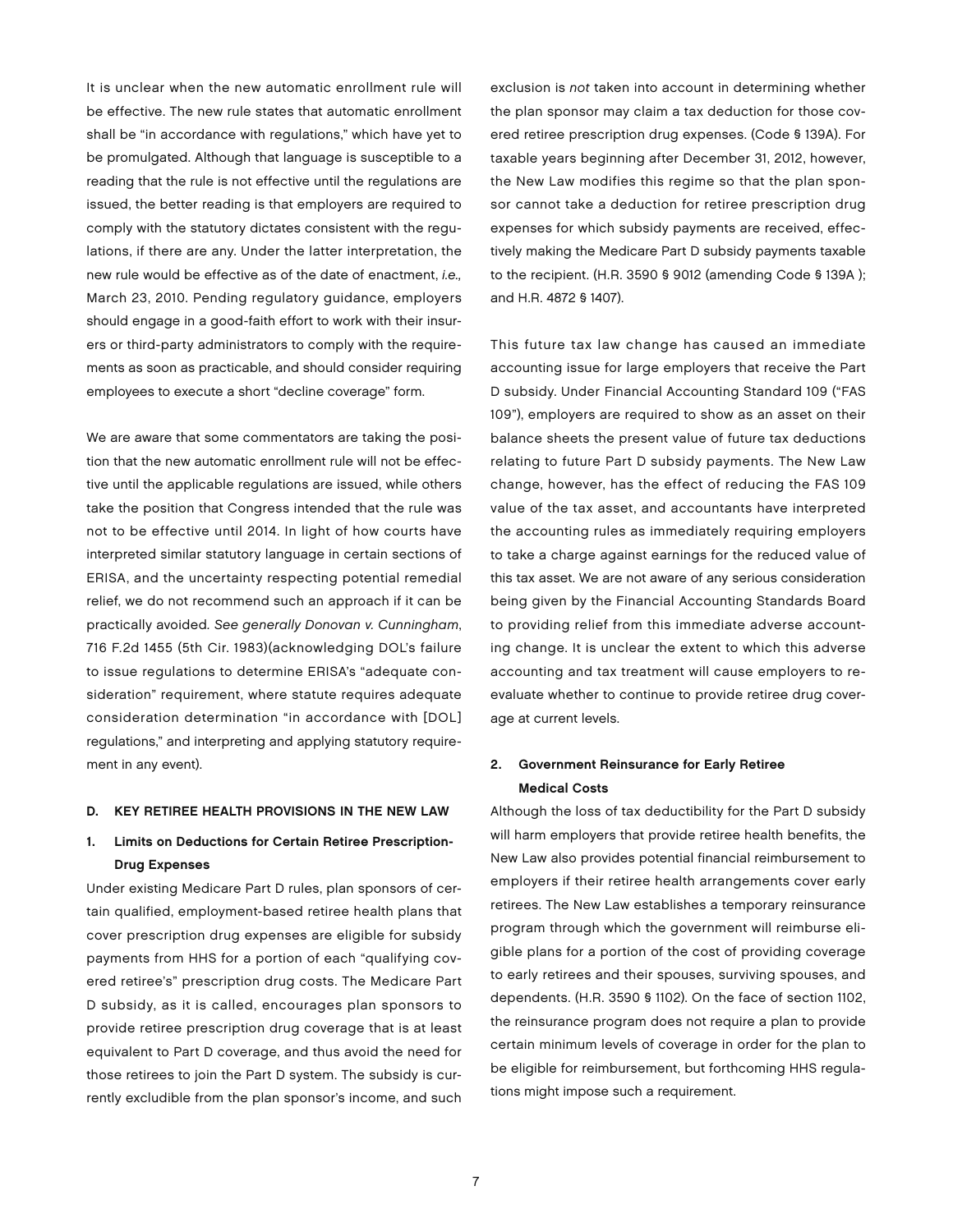The program is to begin no later than 90 days after enactment (June 21, 2010), but sunset on January 1, 2014. The program will be available to a group health plan providing health benefits to early retirees that is maintained by one or more current or former employers (employee organizations and other entities also qualify). The coverage offered to early retirees may be self-insured or delivered through an insurance product. "Early retirees" are defined as individuals who are age 55 or older, who are not eligible for Medicare, and who are not covered under the plan as active employees. A group health plan must apply to participate in the program (under future HHS regulations), must implement programs and procedures to generate cost-savings with respect to participants with chronic and high-cost conditions, must provide documentation of the actual cost of medical claims involved, and HHS must certify the plan as eligible for reinsurance payments.

HHS will reimburse the plan for valid early retiree health care claims at a rate of 80 percent of the amount of the "claim," but it will only reimburse claims that are greater than \$15,000 but not in excess of \$90,000 (as adjusted for inflation each fiscal year). Because reimbursement will not be available for claims less than \$15,000, as a practical matter the reinsurance program will apply overwhelmingly to inpatient hospital stays and high-end chronic conditions, although the definition of the term "claim" in the forthcoming regulations will be crucial in determining what medical costs will be considered to be part of a single claim.

Reinsurance program payments must be used to lower costs for the plan or participants. Thus, in situations in which the plan is funded by the employer, the statutory language is properly read to allow employers to use reimbursements to reduce the employer's future premium costs. Reimbursements also may be used to reduce employee premium contributions, co-payments, deductibles, co-insurance, or other out-of-pocket plan costs of plan participants. The payments may not be used as general revenues for the plan sponsor. Payments received under the program are not included in the gross income of the recipient. Funding for the program, however, is limited to \$5 billion, and therefore interested, eligible employer plans should move swiftly once the regulations are proposed to be able to identify reimbursable claims and apply to receive benefits.

- E. Mandates For Employer-Provided Plans
- 1. The General Structure of the Employer-Mandate Rules, Including Incorporation of PHSA Changes in the Tax Code, and "Grandfathered Health Plans"

As widely discussed in the popular press, the New Law imposes a variety of mandates on "group health plans" and "health insurance issuers." These new requirements include rules governing who must be afforded coverage by such plans and insurers, what types of services must be covered, cost-sharing rules governing such coverage, and what coverage limitations can be imposed. The new requirements are primarily added to the PHSA. The term "group health plan" was previously added to the PHSA by the HIPAA legislation of 1996 and, for purposes of the requirements added by the New Law, is defined to mean "an employee welfare benefit plan . . . to the extent that the plan provides medical care . . . to employees or their dependents . . . directly or through insurance, reimbursement or otherwise." (PHSA § 2791(a)). Because an employee welfare benefit plan, in turn, means an insured or self-insured health arrangement sponsored or maintained by an employer or union (or both) for employees, see ERISA § 3(1), by imposing these new requirements on "group health plans," the New Law effectively imposes them on virtually all employer-provided health programs for employees. The term "health insurance issuer" is defined to mean an "insurance company, insurance service, or insurance organization . . . licensed to engage in the business of insurance in a State and which is subject to State law . . . ." (PHSA § 2791(b)). Therefore the mandates imposed by the New Law also will apply to any health insurance policies issued by carriers, whether for the individual or group market. Note, however, that the new requirements do not apply to limited scope benefits (such as dental and vision benefits) that are provided under a separate policy or are not otherwise an integral part of the group health plan. (New Code § 5000A(f)(3)).

As discussed in the Overview above, the New Law incorporates into ERISA by reference the provisions it adds to Part A of Title XXVII of the PHSA. (New ERISA § 715). Similarly, the New Law incorporates into the Code by reference the same provisions it adds to Part A of Title XXVII. (New Code § 9815). Because New Code section 9815 is located within Chapter 100 of Subtitle K of the Code, and Code section 4980D applies to "any failure of a group health plan to meet [any of]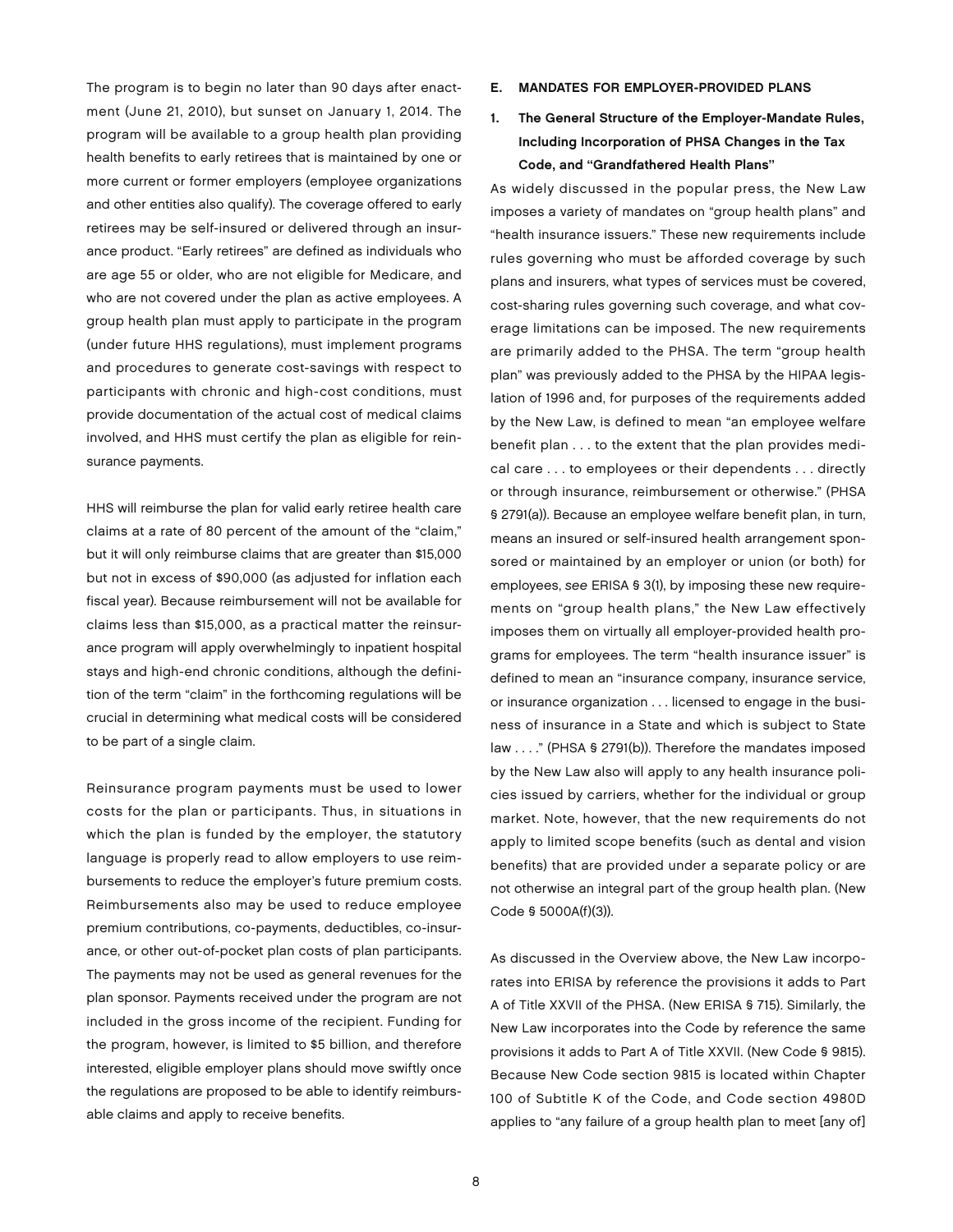the requirements of Chapter 100," the effect of incorporating these PHSA provisions through New Code section 9815 is to penalize violations of these new mandates through the Code section 4980D penalty. Specifically, violations of the new PHSA provisions discussed at Sections E.2, 3, 4, 5, 6, and 7 below would be subject to the Code section 4980D tax. Under section 4980D, employers who sponsor or maintain group health plans are required to pay a tax of \$100 per day during the noncompliance period with respect to each individual to whom a violation relates (although the tax is limited in cases of unintentional failure, and small employers (less than 50 employees) are exempt to the extent they provide coverage through insurance).

The New Law also contains certain grandfathering rules. It effectively provides that group health plans or health insurance coverage do not need to comply with certain of the new mandates made in the PHSA for "individuals who were enrolled" in such plans or coverage on March 23, 2010. Such plans are defined as "grandfathered health plans." (H.R. 3590 §§ 1251(e), 10103(d), and H.R. 4872 § 2301). In addition, the grandfathered health plan status extends to new enrollees in an otherwise grandfathered health plan, including family members of current enrollees, new employees, and family members of new employees. In the discussion of the mandates that follow, we identify which new rules will apply to "grandfathered health plans."

On its face, the definition of "grandfathered health plan" would appear to include collectively bargained plans, because such plans fall within the definition of a "group health plan." Nonetheless, section 1251(d) of H.R. 3590 creates a special effective date for "health insurance coverage maintained pursuant to [a] collective bargaining agreement," which includes both single and multiemployer bargained plans. Section 1251(d) provides that the new mandates "shall not apply until the date on which the last of the collective bargaining agreements relating to the coverage terminates." (Emphasis added.) This subsection thus appears to carve out collectively bargained plans from the ambit of "grandfathered health plans," and it has the effect of applying the new mandates to all such plans when the last applicable collective bargaining agreement expires.

#### 2. New Rules on Who Must Be Covered by Employer Plans

• Extension of dependent coverage to age 26. Group health plans and health insurance issuers that offer coverage for dependent children will be required to continue to make such coverage available for an adult child until such child turns 26 years of age, whether or not such child is married. (New PHSA § 2714). This provision will not, however, require group health plans and insurers to make coverage available for a child of a child receiving dependent coverage (i.e., there is no "grandchildren" coverage requirement). This reform will become effective for plan years on or after September 23, 2010, and it applies to grandfathered health plans. Thus, all employer-sponsored plans will be required to comply with the new age 26 rule, except that, for plan years before January 1, 2014, grandfathered plans do not need to extend coverage to adult dependents who are eligible to enroll in another plan that is sponsored by the adult dependent's employer. A conforming change was made to section 105(b) of the Code, providing beneficial tax treatment for dependent health coverage until the child attains age 27.

Although New PHSA section 2714 requires coverage only "until" the child turns age 26, while the new language in Code section 105(b) extends the tax exclusion to a child who "has not attained age 27," the provisions are probably not in conflict. It is common for group health plans to continue to allow enrolled dependent children to keep their coverage until the end of the month (or even until the end of the plan year) in which they "age out" of the plan. By having the Code definition of "dependent" in section 105(b) extend to age 27, an employee will be able to continue coverage of a dependent through age 26, without adverse tax consequences to the employee.

• Waiting periods. Group health plans and health insurers will be prohibited from imposing more than a 90-day "waiting period," i.e., the period that a new employee and family members must wait before coverage is provided under a plan. (New PHSA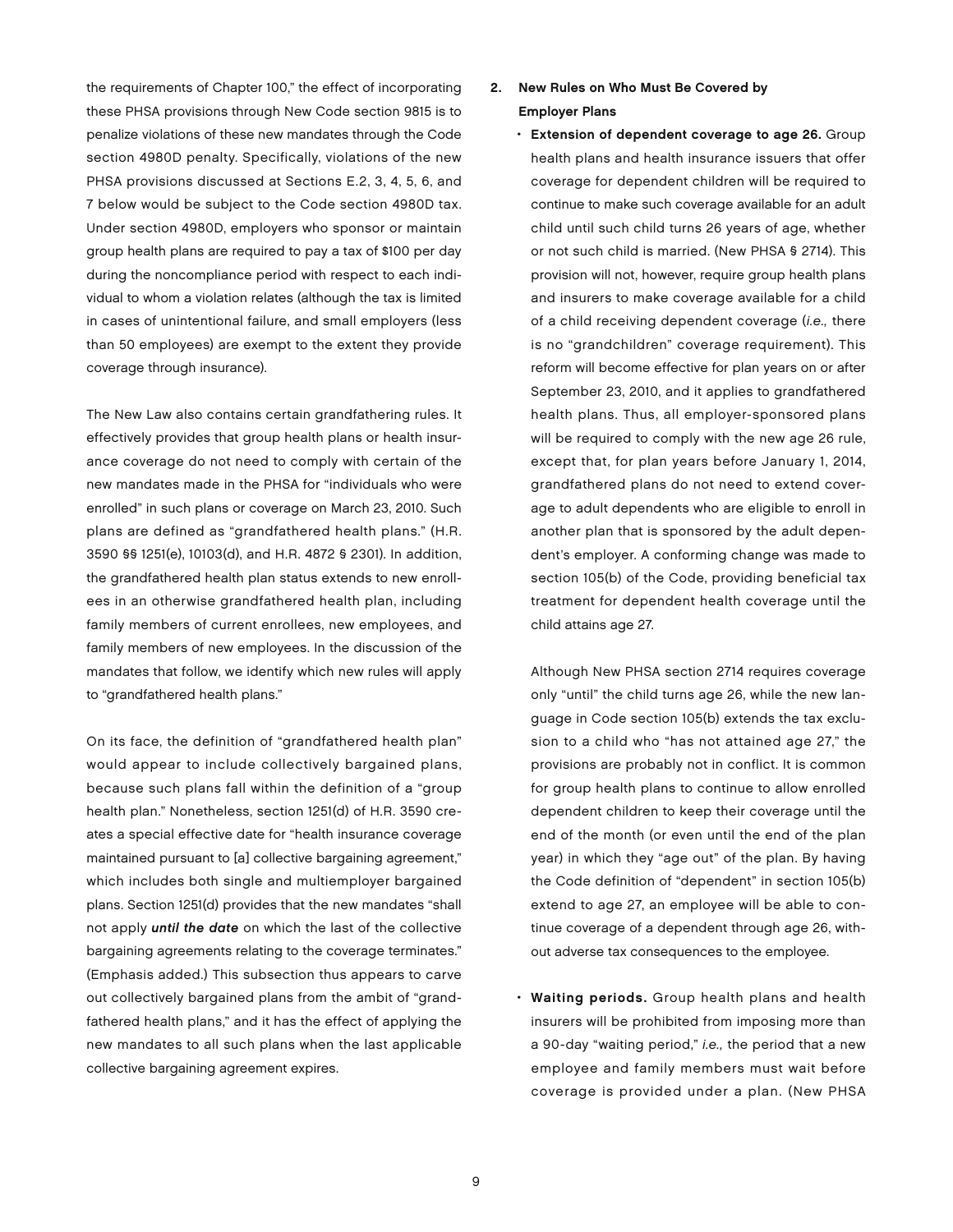§ 2708). Presumably, this rule will not override the more aggressive requirement currently in the PHSA (and ERISA and the Code) respecting newborn and adopted children, but that is not clear. The existing rule requires that such children and their parents have a special right to enroll in group health plans as of the date of birth or placement for adoption, as long as enrollment is requested within 30 days from the birth or adoption placement date. (PHSA § 2701(f) (2(C), ERISA § 701(f)(2(C), Code § 9801(f)(2)(C)). The rule in new PHSA section 2708 is effective for plan years beginning on or after January 1, 2014, and will apply to grandfathered health plans.

#### 3. New Rules on Limitations of Coverage

• Prohibition against pre-existing condition exclusions. Group health plans and insurers will be prohibited from excluding individuals from coverage "on the basis of any pre-existing condition exclusion." (New PHSA § 2704(a)). This rule will apply with respect to enrollees under the age of 19 for plan years beginning on or after September 23, 2010. For enrollees age 19 and over, the prohibition will apply for plan years beginning on or after January 1, 2014. This prohibition on pre-existing condition exclusions will also apply to grandfathered health plans.

To be sure, as a consequence of the HIPAA rules of 1996, there are existing rules applicable to the imposition of pre-existing condition exclusions on group health plans and insurers in the individual market. (PHSA § 2701, ERISA § 701, Code § 9801). The New Law, however, effectively creates a blanket prohibition on pre-existing condition exclusions for all individual insurance policies and employer plans. Further, as a consequence of the HIPAA rules, the term "pre-existing condition exclusion" is already defined in the PHSA, ERISA, and the Code (see, e.g., PHSA § 2701(b)(1)), and HHS, DOL, and Treasury promulgated final regulations in 2004 that interpret and apply the term "pre-existing condition exclusion." (45 C.F.R. §§ 144.103, 146.111-119, 29 C.F.R. §§ 2590.701-1 – 2590.701-7, 26 C.F.R. §§ 9801-1 – 9801- 6). Presumably the existing regulations will continue to apply to the

extent they define what constitutes a "pre-existing condition exclusion," but not to the extent they guide employers as to what types of exclusions are lawful, given the New Law's blanket prohibition.

Moreover, the current legal requirement to provide certificates of creditable coverage was not removed from the law, which is temporarily sensible given that the New Law's elimination of pre-existing condition exclusions will not apply until 2014 for adults. Current regulatory action is needed, however, to promptly eliminate the burden of creditable coverage certificates in connection with children under age 19 when the New Law becomes applicable.

- No lifetime or annual benefit limits. Group health plans, and insurers, are also prohibited from providing coverage that contains a lifetime limitation on the dollar value of "essential health benefits" for any participant or beneficiary. Similarly, group health plans and insurers are prohibited from imposing annual limitations on the dollar value of "essential health benefits" to any participant or beneficiary. (New PHSA § 2711(a) (1)). This provision is otherwise applicable for plan years beginning on or after September 23, 2010, and it will apply to grandfathered health plans. Prior to January 1, 2014, however, a group health plan is free to establish a "restricted annual limit" on the dollar value of an individual's benefits that are part of "essential health benefits" as determined by HHS. Additionally, group health plans and insurance carriers will remain free to impose either lifetime or annual limits on benefits that will not constitute "essential health benefits."
- No rescissions. Group health plans and health insurers will generally be prohibited from rescinding coverage with respect to an enrollee once such enrollee is covered. The exceptions will be for fraud or intentional misrepresentation by the enrollee, nonpayment of premiums, termination of the plan, or loss of eligibility. (New PHSA § 2712). This new rule is effective for plan years beginning on or after September 23, 2010, and will apply to grandfathered health plans.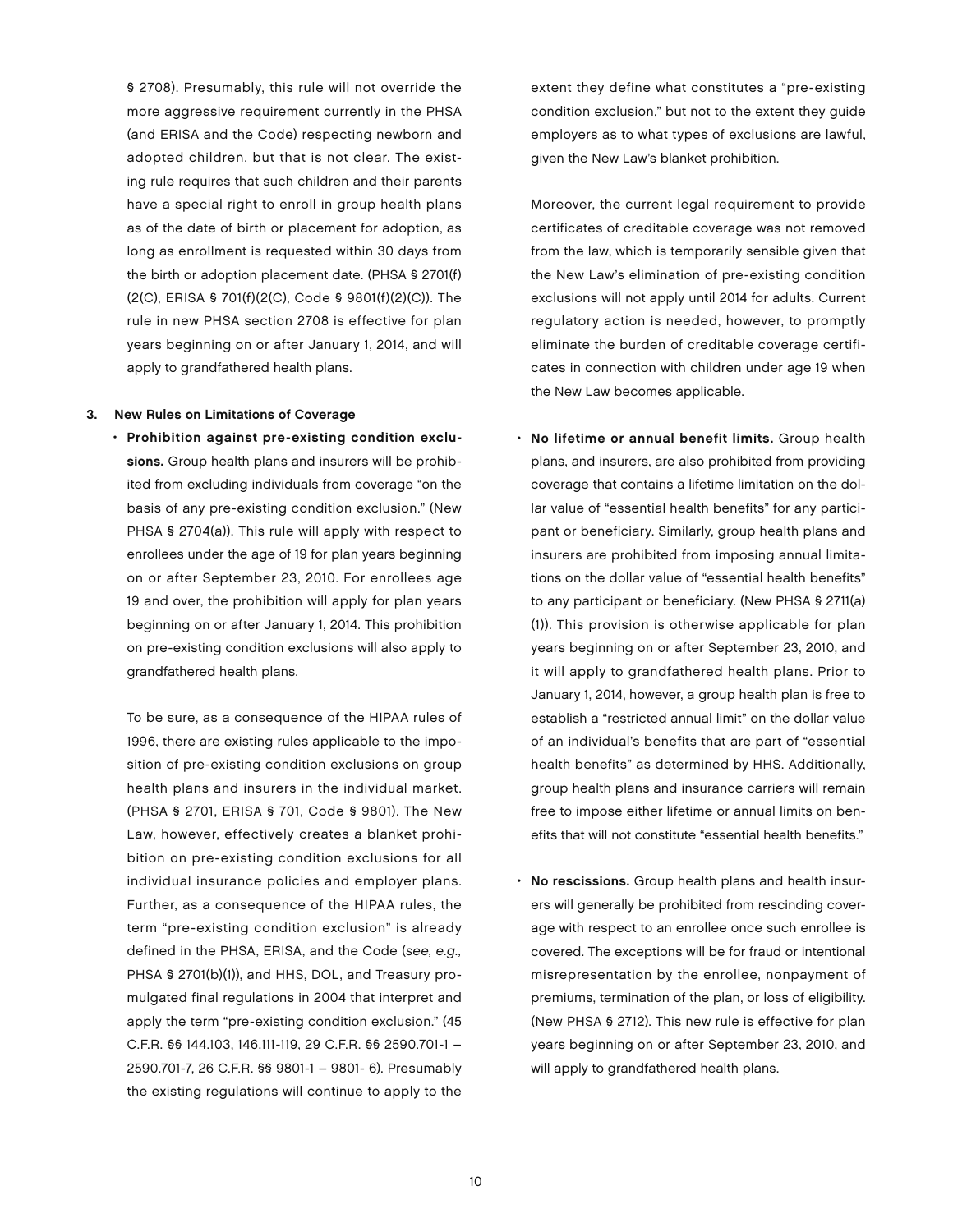#### 4. New Anti-Discrimination Requirements

• Prohibition against discrimination based on "health status" factors and exception for wellness programs. Group health plans and insurers are prohibited from establishing eligibility rules based on certain enumerated health-status-related factors with respect to an individual or a dependent (e.g., health status, medical condition (physical or mental), claims experience, medical history). (New PHSA § 2705(a)). This new section is almost identical to existing statutory rules prohibiting discrimination based on health status factors applicable to employer-provided group health plans under section 2702(a) of the PHSA, section 702(a) of ERISA, and section 9802(a) of the Code. Presumably, the existing regulations jointly promulgated by the Department of Labor, HHS, and Treasury interpreting and applying existing law will apply to new PHSA section 2705.

A key change that the New Law makes, however, is in connection with wellness programs. Existing law allows employer-provided health plans to include wellness programs that have the effect of granting premium discounts, rebates, and other favorable terms for certain participants based on wellness considerations. (ERISA § 702(b)(2)(B), PHSA § 2702(b)(2) (B), Code § 9802(b)(2)(B)). DOL, HHS, and Treasury have promulgated joint regulations to allow various types of wellness arrangements. (45 C.F.R. § 146.121(f), 29 C.F.R. § 2590.702(f), 26 C.F.R. § 9802-1(f)). New PHSA section 2705(j) codifies as statutory law virtually all elements of the existing regulation, with some minor language changes and one important difference. Under existing regulations, the reward for successful participation in an otherwise lawful wellness program cannot exceed 20 percent of the cost of the coverage for the employee (20 percent of the cost of family coverage if family members participate). Under new PHSA section 2705(j)(3)(A), the reward may not exceed 30 percent of the cost of employee-only coverage under the plan (or 30 percent of family coverage for family participation). HHS, Labor, and Treasury are authorized to increase this percentage to 50

percent if appropriate. For example, if the 50 percent ceiling were put into effect and an employer offered health insurance in which the cost of single-employee coverage was \$1,000 per month, the employer could implement an anti-smoking wellness program in which nicotine-free employees would contribute \$200 a month toward coverage, and employees with a nicotine habit would contribute \$700 a month toward coverage (as long as the employer also granted smokers the opportunity, in accordance with existing regulations, to participate in an anti-smoking program and earn the lower \$200 premium).

We have two initial observations regarding this change. One is the interplay between these new statutory wellness rules and the Americans With Disabilities Act ("ADA"). The ADA prohibits an employer from requiring an employee to undertake a medical examination unless, inter alia, the exam is voluntary and part of an employee health program. (42 U.S.C. § 12112(d)(4)). The EEOC has interpreted the term "medical examination" broadly and has taken the position that wellness programs that penalize employees who do not participate will not be treated as voluntary. Consequently, these ADA prohibitions have historically impeded the development of creative wellness programs. The New Law did not modify these ADA rules, and we have found nothing in the New Law that would indicate that it overrules existing ADA law. Therefore, the ability of employers to design wellness programs with incentives of up to 30 percent of premium cost might be prohibited by ADA rules.

Second, new PHSA section 2705, including the wellness rules, applies for plan years beginning on or after January 1, 2014, but does not apply to grandfathered health plans. This raises the question whether grandfathered health plans would be prohibited from using the new incentive ceiling of 30 percent of premium cost in designing wellness plans. The better argument is that grandfathered health plans should not be so precluded.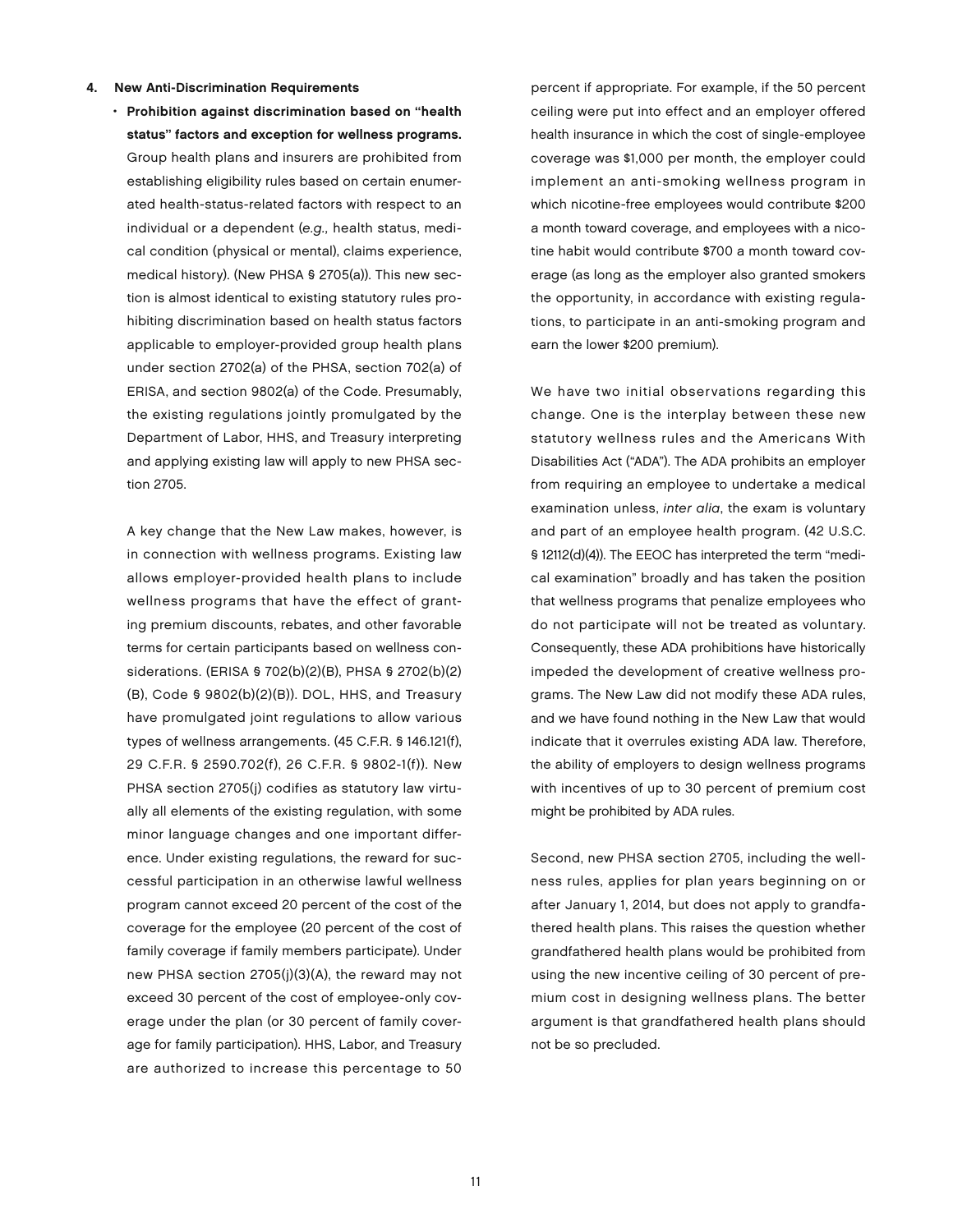• Prohibition against discrimination in favor of highly compensated individuals in insured health plans. Currently, under Code section 105(h), the value of amounts that a discriminatory self-insured plan pays or covers for "highly compensated individuals" are taxable to such individuals. Moreover, Code section 105(h)(2) prohibits discrimination both in connection with eligibility for benefits and benefits actually provided to highly compensated individuals. The New Law does not amend Code section 105(h) to extend its prohibitions to insured arrangements. However, new PHSA section 2716 requires group health plans that are not self-insured plans to satisfy the requirements of Code section 105(h)(2). Because this new rule is embedded in the PHSA and incorporated into the Code through new Code section 9185 (see discussion above at Section III.E.1), rather than by amendment to Code section 105(h), the penalty for violation of new PHSA section 2716 will be a tax on the employer under Code section 4980D. This is in contrast to Code section 105(h), which prohibits discrimination in favor of the highly compensated in self-insured plans by penalizing the recipient of the discriminatory benefit. In addition, because new ERISA section 715 (discussed above at Section I) incorporates by reference the changes made to the PHSA by the New Law, there could be the prospect of private party litigation under ERISA brought by lower paid employees alleging violations of new PHSA section 2716, and seeking retroactive equal treatment in the form of the better benefits allegedly provided to "highly compensated employees."

New PHSA section 2716 is effective for plan years beginning on or after September 23, 2010 and does not apply to grandfathered health plans. Under the grandfathered plan exception, it would appear that such plans could apply existing design provisions that might be deemed discriminatory to current, and even newly hired, "highly compensated employees" without running afoul of new PHSA section 2716. It also is a fair reading of the grandfathered health plan rules to allow existing insured plans to be amended to provide new benefits exclusively to current or newly hired "highly compensated employees"

without application of section 2716, but HHS regulations might say otherwise. If so, it is worth noting that while most of the mandates in the New Law apply to both group health plans and group health insurance issuers, new PHSA section 2716 applies only to insured group health plans. Accordingly, even if section 2716 were interpreted to apply to future modifications to existing health benefit designs that are discriminatory in favor of highly compensated employees, there may be structures available to an employer whereby it can cause an insurer to issue a special benefits policy, or to provide special coverage, to such highly compensated individuals without such policy and arrangement being treated as part of a new (non-grandfathered) group health plan. These arrangements, however, need to be very carefully considered in light of new PHSA section 2716. See, e.g., Tucker v. Employers Life Ins. Co, 689 F Supp 1073 (N.D. Ala. 1988) (individual policies issued to several employees collectively constituted a group health plan governed by ERISA).

• Prohibition on discrimination against employees who exercise PHSA rights. The New Law amends the Fair Labor Standards Act to prohibit employers from discharging an employee or discriminating against an employee with respect to any of the terms of his or her employment merely because the employee has received a premium tax credit for use in paying for a "qualified health plan," or obtained a cost-sharing subsidy, or provided information about a violation of the PHSA provisions. (New FLSA § 18C, 29 U.S.C. § 218C). The relief available to such employee in the event of such a violation will be the same as that provided under the whistleblower protections of the Consumer Product Safety Improvement Act.

#### 5. New Coverage Requirements

• "Essential health benefits" requirement for insurance sold to small groups. As noted in the "play or pay" discussion above at Section III.A, for purposes of the Code section 4980H tax on employers, the employer is not required to provide a group health plan that includes a certain minimum level of benefit. Yet as a practical matter, virtually all employers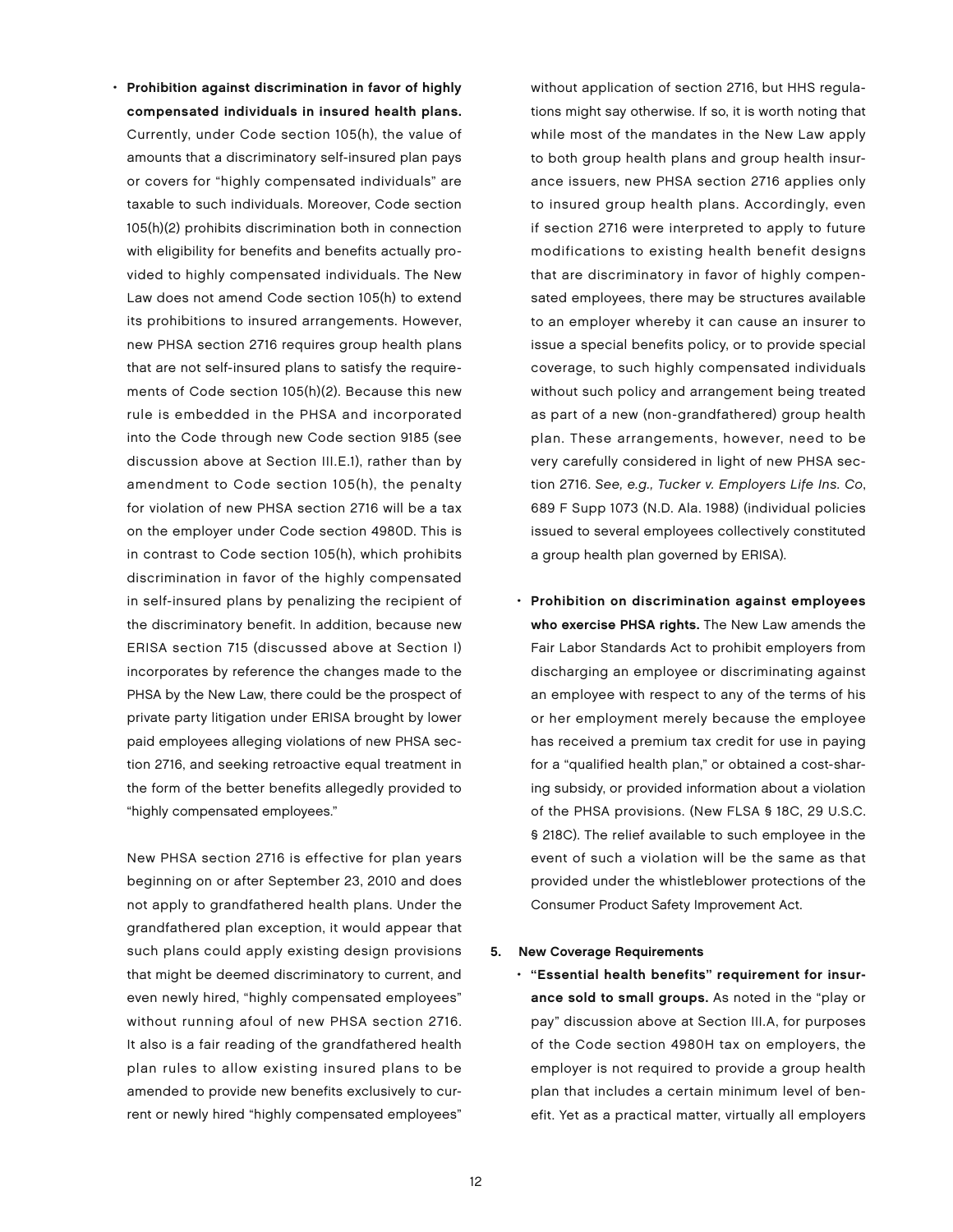with 100 or fewer employees provide health benefits through an insured product rather than self-insurance. Consequently, such employers' ability to shape the design of their health plans is at the mercy of the insurance market, which heretofore was regulated almost exclusively by the respective states. In many states, catastrophic only or minimum benefit products have been made available to employers. New section 2707(a) of the PHSA, however, potentially alters that equation. That section provides that a health insurance issuer that offers health insurance in the "small group market" (i.e., for "small employers") must "ensure that such coverage includes the essential health benefits package required" for "qualified health plans" under the Exchanges. For these purposes, a "small employer" is considered an employer that employed on average no more than 100 employees on business days during the prior calendar year. (H.R. 3590 § 1304(b)(2)). As discussed above in Section II.B., an "essential health benefits" package must provide broad levels of coverage and must limit cost-sharing.

 It is unclear whether the language of PHSA section 2707(a) effectively means that any and all insurance products offered to employers with fewer than 100 employees will contain the "essential health benefits" minimums, or whether at least one such product offered to such employers must contain such minimums. The statutory language, while susceptible to either reading, is likely to be interpreted to require that all insurance product offerings contain the minimums. If so (and HHS will advise by regulation), it would appear that the ability of a small employer to acquire a low-cost, catastrophic only type product is eliminated by the New Law, and that may significantly increase the cost of coverage for small employers. Moreover, it is unclear how the grandfathered health plan rules will be affected by this new insurance carrier obligation. It may be the case that the forthcoming HHS regulations will prohibit carriers from renewing any existing policies unless the renewal arrangement satisfies new PHSA section 2707(a). New PHSA section 2707(a) will become effective for plan years beginning on or after January 1, 2014.

- Cost-sharing limitations for all group health plans, insured and self-insured. In addition to the costsharing limitations described above on products in the small group market by virtue of new PHSA section 2707(a), new PHSA section 2707(b) bars group health plans—and therefore self-insured plans for large employers as well as insured arrangements for small employers—from imposing annual costsharing rules that are different from those imposed for "essential health benefits" arrangements. Annual cost-sharing (including the annual deductible) may not exceed \$5,950 for individual coverage and \$11,500 for family coverage, and annual deductibles may not exceed \$2,000 for single individuals and \$4,000 for spouse and family coverage (with such limits allowed to be increased by amounts "readily available" for reimbursement under a flexible spending account). For plan years beginning in 2015, HHS also may index this limit relative to the increase in the per capita cost of health insurance in the United States. Nonetheless, this limit on deductibles may significantly impede the ability of employers to offer truly high deductible plans. This limitation is effective for plan years beginning on or after January 1, 2014, and will not apply to grandfathered health plans.
- No cost-sharing for certain preventive services. It is common for employer-provided health insurance to impose co-payments or co-insurance in connection with nearly all categories of covered services, including many preventive services. But the New Law will require group health plans and insurers to cover certain preventive medicine services—including certain immunizations and certain screenings for infants, children, adolescents, and women—and prohibit imposition of any cost-sharing for such preventive services. (New PHSA § 2713). While new PHSA section 2713 does not define the term "cost-sharing," other sections of the PHSA indicate that cost-sharing includes deductibles. (New PHSA § 2715(b)(3)(D)). Therefore, deductibles likely will not be permitted to be imposed in connection with the services covered by PHSA section 2713. New PHSA section 2713 will be effective for plan years beginning on or after September 23, 2010, and will not apply to grandfathered health plans.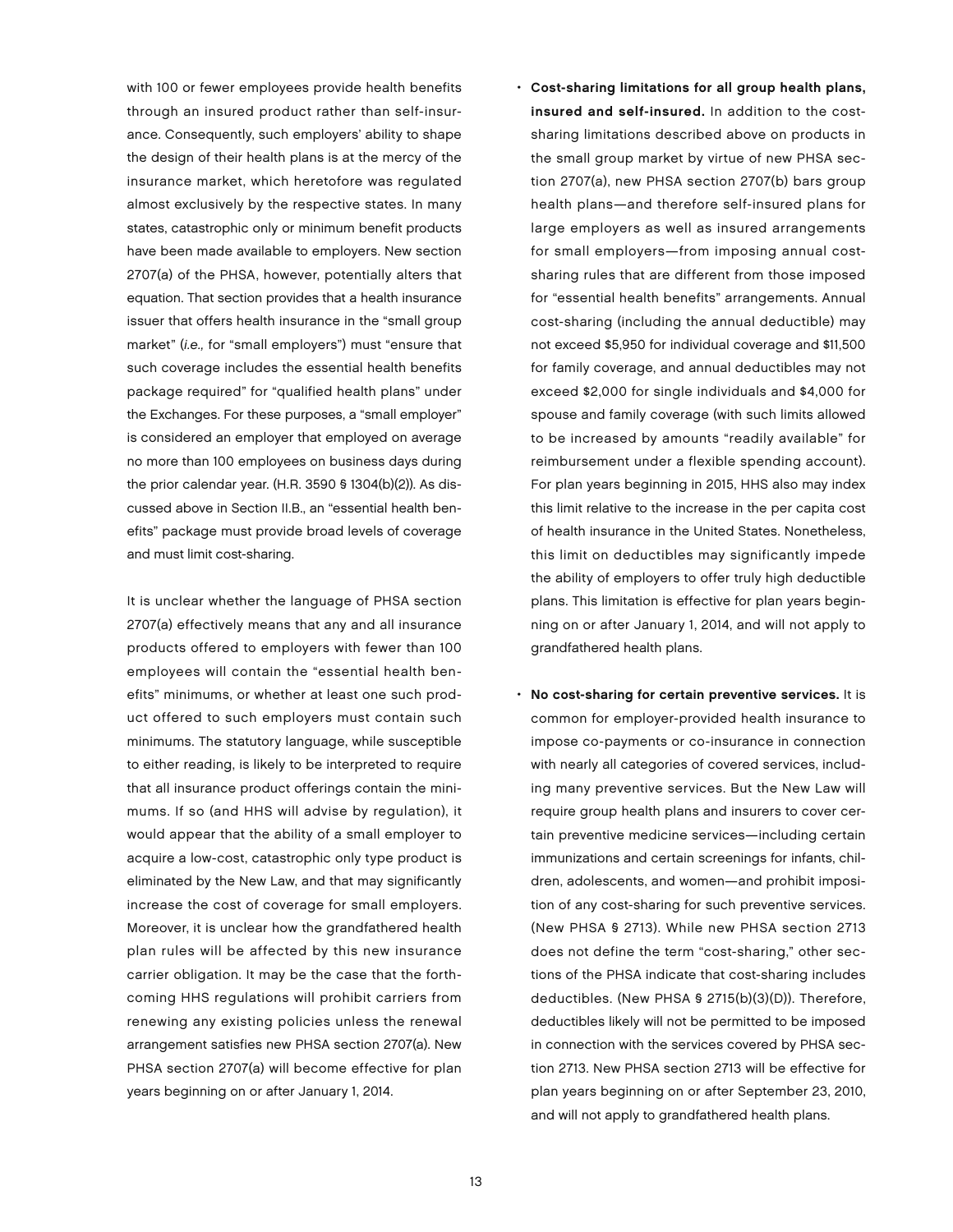• Limitations on prior authorization requirements, primary care provider designation restrictions, and restrictions for emergency services coverage. The New Law will subject group health plans and health insurance issuers to several "patient protection" requirements. A plan that requires the designation of a participating primary care provider will be required to allow participants to choose any such provider who is available (including the choice of a pediatric specialist as the primary care provider for a child). Additionally, group health plans that cover emergency services will be required to cover such services without the need for prior authorization and without regard to any term or condition of the coverage, or whether the provider participates in such plan. Group health plans also will not be able to require authorization or a referral before a female participant/beneficiary could seek obstetrical or gynecological care from a professional specializing in such care. (New PHSA § 2719A). These requirements will be effective for plan years beginning on or after January 1, 2014, but will not apply to grandfathered health plans.

#### 6. New Disclosure Requirements

• Uniform explanation of coverage. Currently under ERISA, administrators of group health plans are required to provide enrollees with a summary plan description ("SPD") that explains the material terms of the plan, and a summary of material modification when material changes are made to such plans. (ERISA § 104(b)). The New Law creates separate summary benefit disclosure obligations under the PHSA that, at the very least, overlap with the SPD rules of ERISA. Specifically, new PHSA section 2715 requires HHS, by March 23, 2011, to develop standards for group health plans and insurers to provide to each applicant and enrollee a four-page summary of benefits and coverage explanation. The summary must be in at least 12-point font, and must describe the coverage under such plan, including details on costsharing, "exceptions, reductions, and limitations on coverage," and whether the coverage meets the standard to constitute "minimum essential coverage."

For insured plans, the health insurer will be required to provide the summary. For self-insured plans, the plan sponsor (i.e., the employer) or the plan administrator will need to provide the summary. (New PHSA § 2715(d)(2)). The summary must be provided to any applicant for coverage at the time he or she applies for coverage, and to an enrollee prior to the time of enrollment or reenrollment. (New PHSA § 2715(d)(1)). Failure to provide the summary would subject the health insurance issuer or plan sponsor/administrator to a penalty of up to \$1,000 for each such failure. (New PHSA § 2715(f)). In addition, a violation of new PHSA section 2715 will subject employers to the \$100 per day, per individual tax under Code section 4980D. (See discussion above at Section III.E.1). This new PHSA section 2715 will apply to grandfathered plans. (H.R. 3590 §§ 1251(a)(3), 10103(d)).

Clearly, this new summary benefit description obligation will, to a significant degree, duplicate the current SPD obligations imposed on plan administrators under ERISA. Moreover, it may not be feasible for plan administrators—even if authorized to do so by regulation, which would appear unlikely—to include the fourpage summary required by PHSA section 2715 within the four corners of an SPD, in light of the number of occasions that the new summary will need to be provided to employees. Indeed, as benefit plans have become increasingly complex, plan administrators have struggled with how to keep SPDs relatively short in size and informative to average employees. The ability to include in a four-page summary the information required by new PHSA section 2715 would appear difficult. Finally, to the extent that employers (or insurers in the case of insured health arrangements) will have to provide a separate summary benefit description as required by PHSA section 2715, and a separate SPD as required by ERISA section 104, it will be crucial to ensure that the two documents are synchronized and do not contain conflicting rules. If any such documents are in conflict, the employer may bear the risk that if litigation were brought based on the conflict, a court would find that the document whose language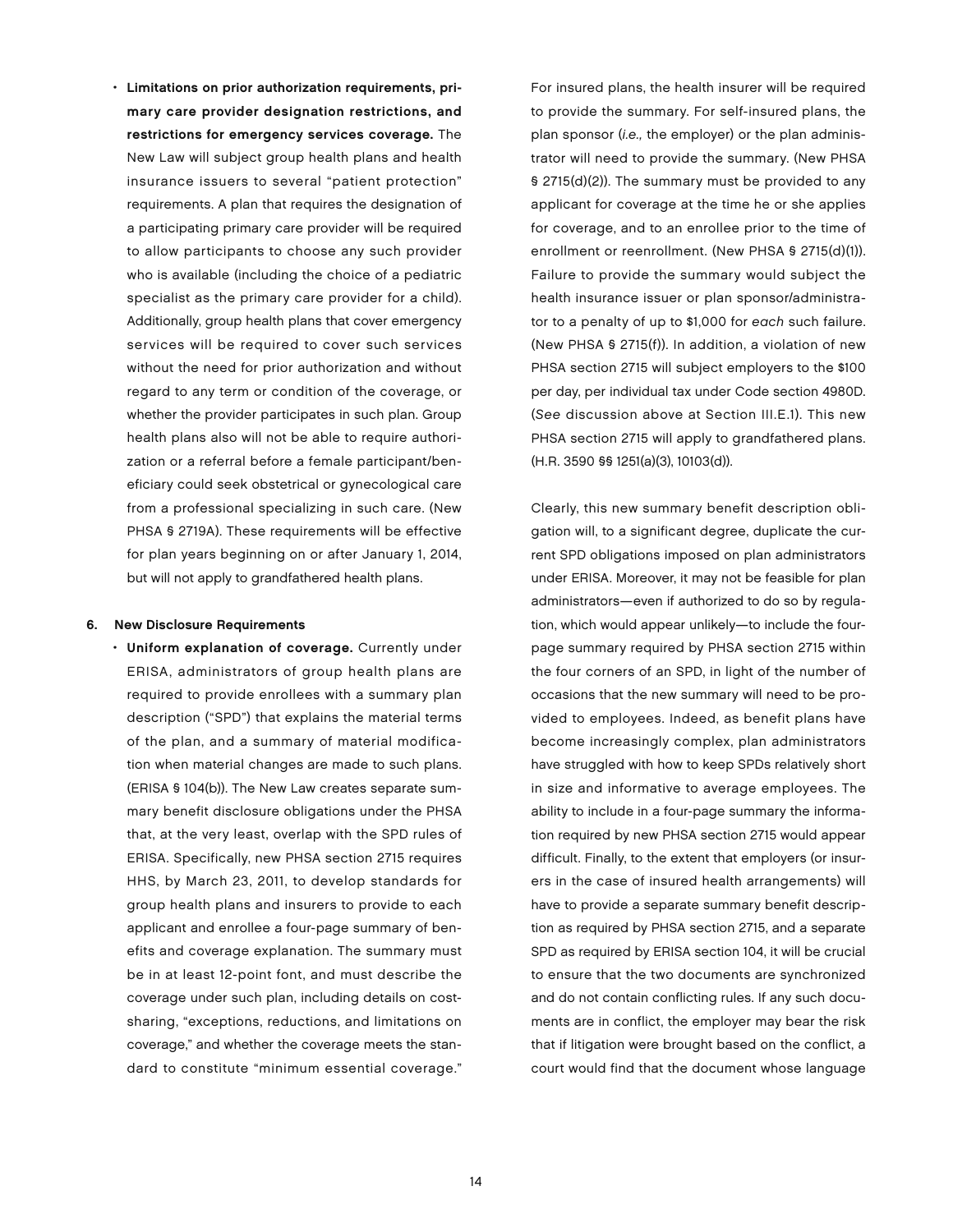is most favorable to participants wins the conflict. Cf. Burke v. Kodak Retirement Income Plan, 336 F.3d 103(2d Cir. 2003)("the consequences of an inaccurate SPD must be placed on the employer").

• Reporting of health insurance coverage. The New Law adds reporting requirements under new sections 6055 and 6056 to the Code, designed to collect information regarding compliance with the employer "play or pay" rules and the individual coverage mandate. Large employers subject to the "play or pay" rules will be required to file a return regarding their compliance. In addition, all entities providing coverage that allows an individual to meet the individual coverage mandate will be required to file a return regarding the coverage provided to individuals. In both instances, the return will include specific information about the coverage, who was covered, and the dates of coverage. It may be feasible for the IRS to allow employers to satisfy these new reporting demands through a revised Form 5500 rather than new IRS form, but it is unclear at this time whether it will do so.

 In connection with the filing of each of these returns, the employer will be required to provide a statement to each individual the employer lists in the filing that advises the individual of the information the employer has reported to the IRS with respect to him or her. Thie requirement appears to be similar to the current W-2 and 1099 processes. Because one of the goals is to determine whether the individual coverage mandate is met with respect to all individuals enrolled in the plan, group health plans and health insurance issuers will need to collect tax identification numbers (Social Security numbers) from all participants. Such a collection effort has begun for many group health plans to meet Medicare Secondary Payer Reporting requirements, but it will need to be expanded in order to comply with these reporting requirements. These requirements will apply beginning with the 2014 calendar year.

- "Transparency" disclosures. Group health plans and issuers will be required to make certain "transparency" disclosures to HHS (and to the applicable state insurance commissioner and to the public), including information on claims-payment policies and practices, number of claims denied, rating practices, enrollment (and disenrollment), and information on cost-sharing and payments with respect to out-of-network coverage. (New PHSA § 2715A). To some degree, this new rule overlaps with the annual requirement to file Form 5500s and the disclosures required by the Form 5500, but it is conceivable employers will be required to satisfy these new filing obligations through new forms rather than by amendment to the existing Form 5500 structure. This requirement will apply to plans and issuers after guidance is issued by HHS. The effective date will likely not be until 2014 because this requirement mirrors a requirement imposed on coverage offered through an Exchange. This requirement does not apply to grandfathered plans.
- Written Notice Upon Hiring. Under changes made to the Fair Labor Standards Act, the New Law will require employers to provide all current employees, not later than March 1, 2013, and thereafter to all new employees, written notice apprising them of their health care coverage options. (New FLSA § 18B, 29 U.S.C. § 218B). This notice must include information regarding the available employer-sponsored coverage, as well as information about the Exchange and the employee's potential eligibility for a premium tax credit or costsharing subsidy. The DOL will issue regulations providing more guidance on the content and distribution of this notice.
- W-2 Reporting. Under the New Law, employers must include the aggregate cost of certain employersponsored health coverage on an employee's Form W-2. (New Code § 6051(a)(14)). The coverage to which this requirement relates is the coverage taken into account in determining whether the Cadillac-Plan Tax applies. (See discussion below at Section IV).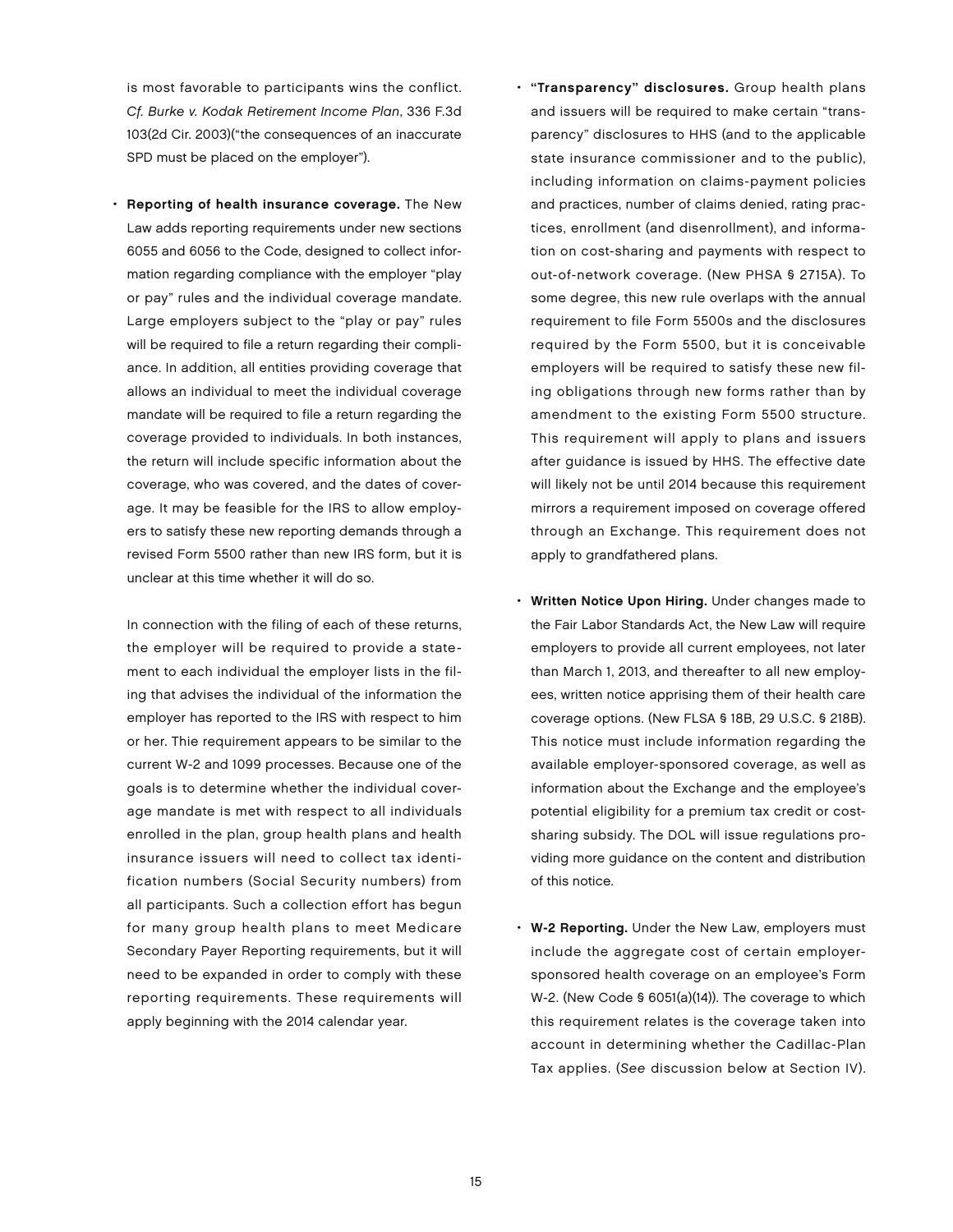The cost of coverage will be determined in a manner similar to that used for determining cost for COBRA purposes. This provision is effective for taxable years beginning after December 31, 2010. Therefore, employers should be prepared to include this information when preparing Form W-2s in 2012, as this requirement will apply for the 2011 tax year.

#### 7. New Benefit Claim Dispute Resolution Rules

The New Law requires all group health plans and health insurance issuers to implement an "effective appeals process" for appeals of coverage determinations and claims. (New PHSA § 2719). An effective appeals process will require the plan or issuer to (1) have in effect an internal claims appeal process, (2) provide notice to employees, in a culturally and linguistically appropriate manner, of available internal and external appeals processes, and the availability of any applicable office of health insurance consumer assistance or ombudsman to assist such enrollee in the appeals process, and (3) allow an enrollee to review his or her file, to present evidence and testimony as part of the appeals process, and to receive continued coverage pending the outcome of the appeals process. Initially, a group health plan can comply with the internal claims and appeals processes that are currently contained in the ERISA regulations that were published in 2000 (including provisions applicable to urgent care claims), see 29 C.F.R. § 2560.503-1, and is required to "update such process" in accordance with future standards established by DOL. (New PHSA § 2719(a)).

A group health plan and health insurance issuer also must implement an external review process. The external review process is to be satisfied either (1) by complying with applicable state external review processes that, at a minimum, include the consumer protections set forth in the Uniform External Review Model Act promulgated by the National Association of Insurance Commissioners, or (2) by implementing an effective external review process that meets minimum standards established by HHS through guidance and that is similar to the requirements in (1) above if either the applicable state has not issued appropriate guidance, or if the plan is a self-insured plan that is not subject to state insurance regulation. (New PHSA § 2719(b)). For the

time being, HHS may deem the external review process of a group health plan or health insurance issuer that is in effect as of the date of enactment of the New Law to be in compliance with the new external review requirements. New PHSA section 2719 is effective for plan years beginning after September 23, 2010, but will not apply to grandfathered health plans.

Because of the exclusion for grandfathered health plans, existing group health plans should be immune from these new appeal provisions to the extent that the provisions go beyond ERISA section 503 and the applicable DOL regulations. However, because new PHSA section 2719 also applies to insurers, if the forthcoming HHS regulations require insurers to amend their existing policies to comply with these new rules, existing insured employer plans will find themselves subject to the new PHSA section 2719 requirements indirectly through regulation of insurers.

For those plans to which these new rules will apply, the biggest change from existing federal requirements will be the imposition of an external appeal right (certain states currently mandate external appeals for insured plans, although such state laws typically limit external appeal rights to claim disputes involving medical necessity denials). Such an additional dispute resolution layer obviously will increase the cost of claims administration, particularly if courts extend the judicially-created ERISA exhaustion doctrine and require claimants to also exhaust this new external appeal right prior to gaining access to federal court. New PHSA section 2719 also changes the existing regulatory framework by allowing benefit claimants to "present . . . testimony as part of the appeals process." It is unclear whether the regulations will limit that testimony right merely to the new external appeal stage. Under existing regulations, which provide only for internal appeals, the process authorizes parties to submit documents and records but there is no express requirement to allow testimony. Finally, it is unclear how the new requirement "to receive continued coverage pending the outcome of the appeals process" will be interpreted, and an unnecessarily expansive interpretation could provide significant administrative and cost burdens on plans and insurers.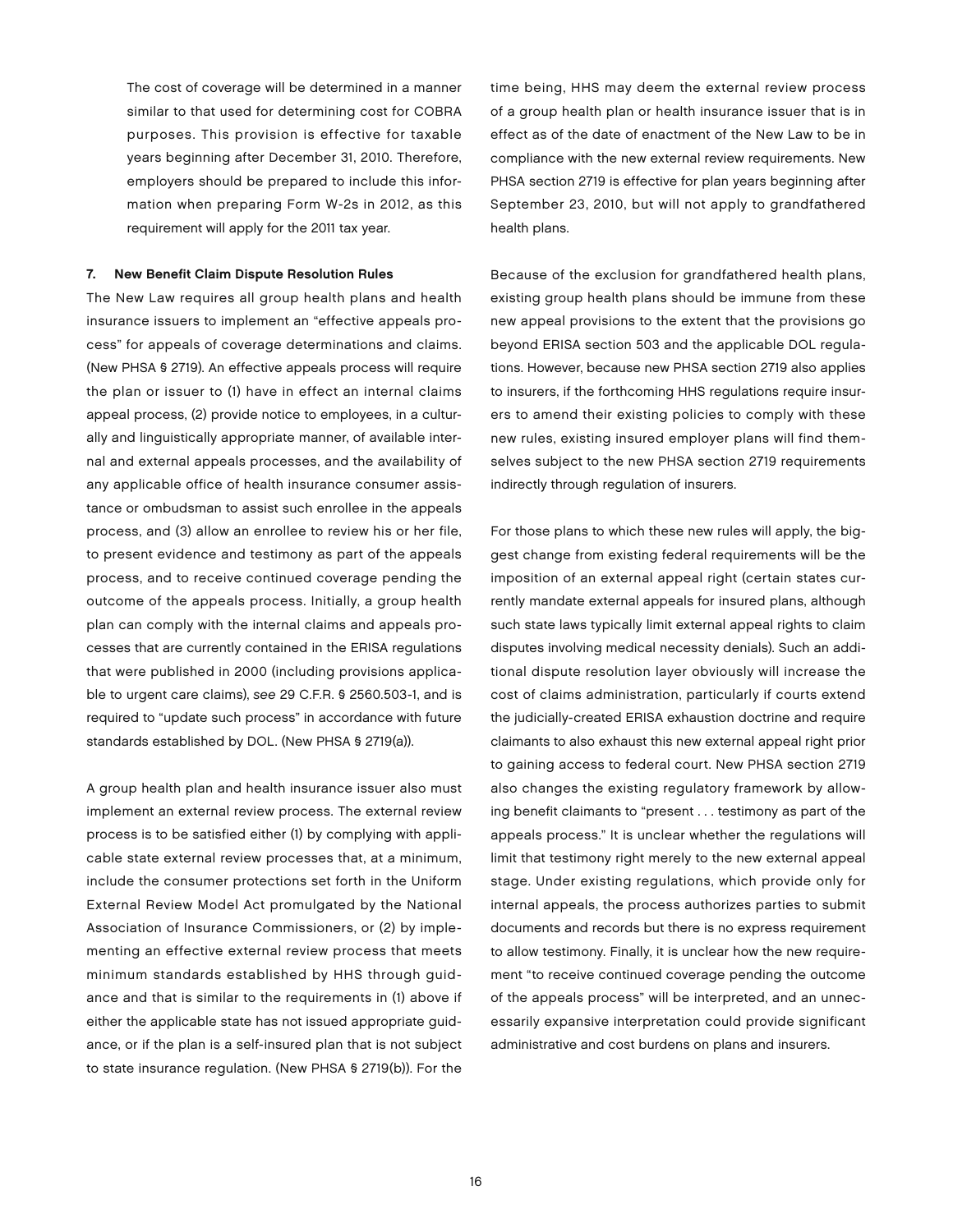#### F. Tax Law Changes to HFSAs, HSAs, HRAs, and Archer MSAs

#### 1. Contribution Limit on Maximum Health Flexible Spending Arrangements

Under the New Law, salary reduction contributions to a health flexible spending arrangement are limited to \$2,500 for a taxable year. (New Code § 125(i)). This limitation is effective for taxable years beginning after December 31, 2012. This statutory maximum will be adjusted annually for inflation beginning in 2014.

#### 2. Over-the-Counter Drug Coverage

Under the New Law, coverage for over-the-counter drugs (other than insulin) purchased without a prescription will be eliminated for Health Reimbursement Arrangements ("HRAs") and Health Flexible Spending Arrangements ("HFSAs"), and the cost of such drugs will be included in gross income when paid or reimbursed from Health Savings Accounts ("HSAs") and Archer MSAs. (Code §§ 223(d)(2), 220(d)(2), 106(f)). This change is effective for amounts paid (by HSAs or Archer MSAs) or expenses incurred (for HFSAs and HRAs) with respect to taxable years beginning after December 31, 2010.

#### 3. Increase in Penalty on Certain HSA and Archer MSA **Distributions**

The New Law increases the "penalty" for distributions from an HSA or Archer MSA that are used for purposes other than to pay "qualified medical expenses" to 20 percent, from the existing 10 percent for HSAs and 15 percent for Archer MSAs. (H.R. 3590 § 9004). These distributions also continue to be included in the recipient's gross income. This change is effective for distributions made after December 31, 2010.

## IV. OTHER NEW TAXES AND TAX-LAW CHANGES

#### A. The Cadillac-Plan Tax

For taxable years beginning after December 31, 2017, the New Law imposes an excise tax on "Cadillac Plans" (New Code § 4980I). Cadillac Plans are plans with a total coverage cost that exceeds \$10,200 for individual coverage and \$27,500 for other than individual coverage. The Cadillac Plan tax will equal 40 percent of the cost of the coverage on a monthly basis that exceeds the thresholds described above (the excess benefit). The threshold limits are higher for persons in high-risk professions set forth in the New Law, including emergency personnel, and persons in certain jobs related to construction, utilities, and agriculture. In addition, the New Law provides for adjustments to the thresholds for firms whose health care costs are higher because of the age and gender of their employees. The Cadillac Plan tax is imposed on health insurance issuers for insured plans and on the plan administrator for self-insured plans. The Cadillac Plan tax is not discussed further in this analysis because the effective date is not until 2018, and it is likely that significant changes to the provision will occur before it is effective.

#### B. FICA Tax Increase

The New Law increases the rate of the "Hospital Insurance" tax (part of FICA) on wages for certain taxpayers, from 1.45 percent to 2.35 percent. (Code § 3101(b)). The increase applies only to the employee portion of the Hospital Insurance tax, not to the employer portion of the tax. A parallel increase applies to the self-employed under the provisions applicable to SECA taxes. (Code § 1401(b)). The increase applies to wages in excess of the following amounts: (1) for married taxpayers who file joint returns, \$250,000, (2) for married taxpayers who file separate returns, \$125,000, and (3) for all others who file returns, \$200,000. Although this tax is imposed on employees, an employer will still be obligated to deduct and withhold for the hospital insurance tax from wages paid to such employees. (Code § 3102(a)). These changes for the FICA tax will be effective for taxable years beginning after December 31, 2012.

#### C. New "Unearned Income" Tax

The New Law also imposes an additional income tax of 3.8 percent upon individuals as well as upon estates and trusts for "unearned" income. (New Code § 1411). For an individual, the tax would be imposed on the lesser of "the individual's net investment income" for the taxable year, or the excess, if any, of a specially defined "modified adjusted gross income" over the threshold amount for the taxable year. For this purpose the threshold amount is (1) \$250,000 for married taxpayers filing a joint return, (2) \$125,000 for taxpayers filing a return as married filing separately, and (3) \$200,000 for all others who file returns. (New Code § 1411(b)). Net investment income for this purpose includes income from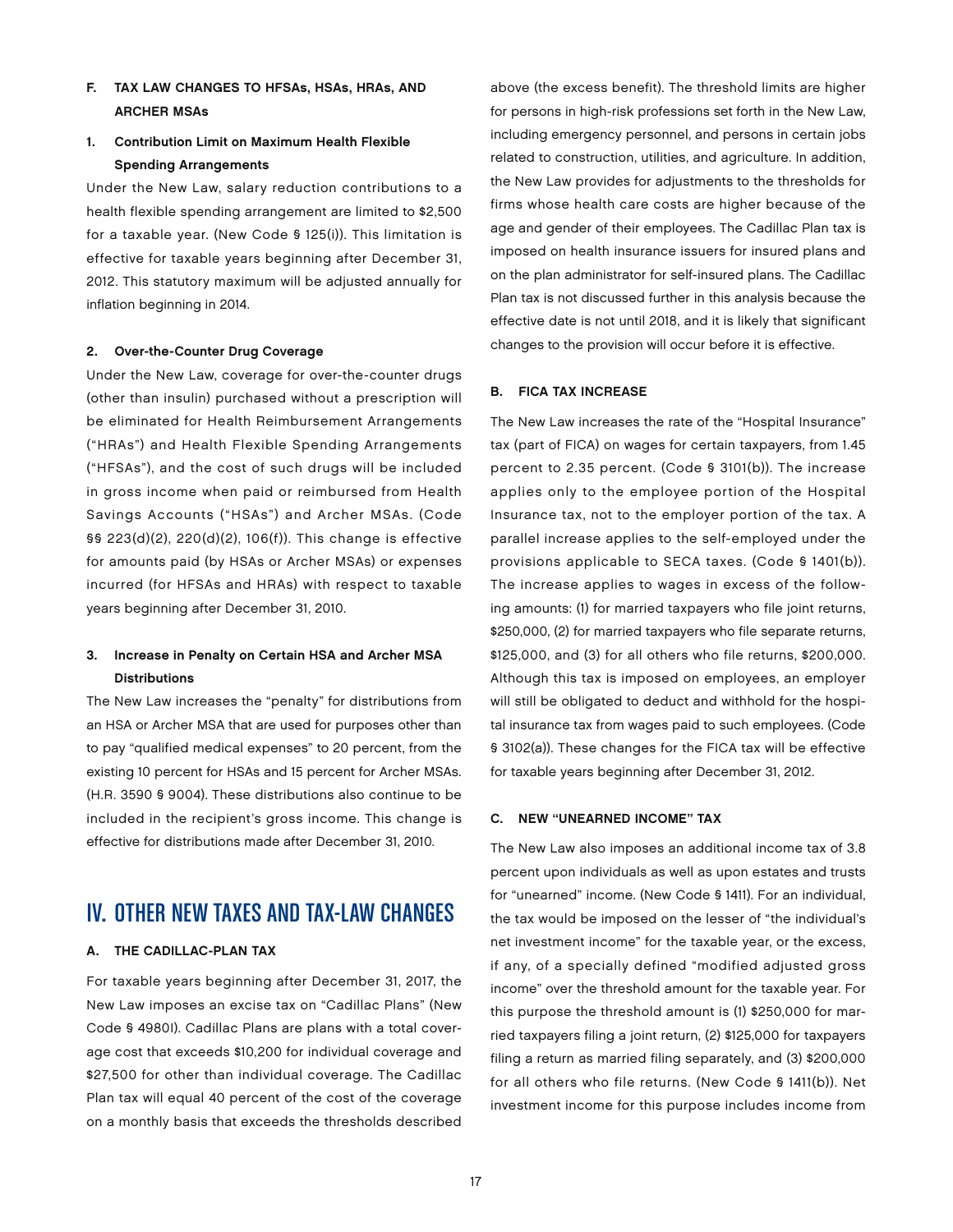"interest, dividends, annuities, royalties and rents," other than amounts that are derived in the ordinary course of a trade or business. (New Code § 1411(c)). Certain items are explicitly excluded from the definition of "net investment income" for these purposes, including distributions from qualified employer retirement plans, and items taken into account in determining self-employment income for the year if a tax is imposed on that income by Code section 1401(b), as described above in Section IV.B. The "unearned income" tax would apply to taxable years beginning after December 31, 2012.

#### D. New Taxes on Health Plans to Fund Outcomes Research

The New Law imposes new fees on "specified health insurance policies" and applicable self-insured health plans, for policy and plan years ending after September 30, 2012. These new fees are scheduled to expire for policy years and plan years ending after September 30, 2019. (New Code §§ 4375, 4376, and 4377.) These fees will be deposited in a trust fund for the benefit of the newly established Patient-Centered Outcomes Research Institute (a nonprofit corporation), whose purpose is to advance the quality and relevance of evidence concerning the manner in which health conditions are effectively and appropriately prevented. For purposes of the new fees, "a specified health insurance policy" is any accident or health insurance policy (including a policy under a group health plan) issued with respect to individuals residing in the United States (except for limited-scope dental and vision coverage). Fixed payments or fixed premiums are treated as specified health insurance coverage if the fixed payments or fixed premiums are received as consideration for any person's agreement to provide or arrange for the provision of accident or health coverage to U.S. residents. An applicable self-insured plan is a health benefit plan that does not provide coverage through an insurance policy, and in the case of an employer-funded self-insured plan, the employer will be liable for the tax. The fee is \$2 for each year (\$1 for the year ending in 2013) multiplied by the average number of lives covered under the plan. Thus, for an employer-funded selfinsured plan covering 5,000 employees and 15,000 dependents, the annual fee would be \$40,000.

#### E. Small Employer Tax Credit

The New Law provides for a tax credit for small businesses and tax-exempt organizations that provide health care coverage for their employees. (New Code § 45R). To qualify for the credit, the employer must have fewer than 25 full-time equivalent employees (based on a 40-hour work week) and pay wages averaging less than \$50,000 per full-time equivalent employee per year. Because the qualification is based on full-time equivalent employees, an employer could have more than 25 employees and still qualify, if some of those employees work part-time. In addition, to qualify for the credit, the employer must contribute at least 50 percent of the premium cost of the coverage. New Code § 45R is effective immediately. For the 2010–2013 tax years, the maximum credit is 35 percent of employer-paid premiums (25 percent for tax-exempt organizations), with the premium amount used in this calculation capped by the average premium for the local small group market. Beginning with the 2014 tax year, the maximum credit increases to 50 percent (35 percent for tax-exempt organizations). An employer with 10 fulltime equivalent employees and average annual wages per full-time equivalent employee of \$25,000 would receive the maximum credit. The credit is subject to a gradual phase out for employers with full-time equivalent employees in excess of 10 or average annual wages in excess of \$25,000. In other words, the credit is targeted to smaller employers with lower paid employees. In addition, for tax-exempt organizations, the total credit is capped by the total amount of the organization's employee income tax withholding and Medicare employment taxes for the year. Small businesses would claim the credit on their 2010 income tax return, while taxexempt organizations would claim the credit as described in forthcoming guidance. On April 1, 2010, the IRS released FAQs in connection with the small employer tax credit. See IR News Release 2010-38.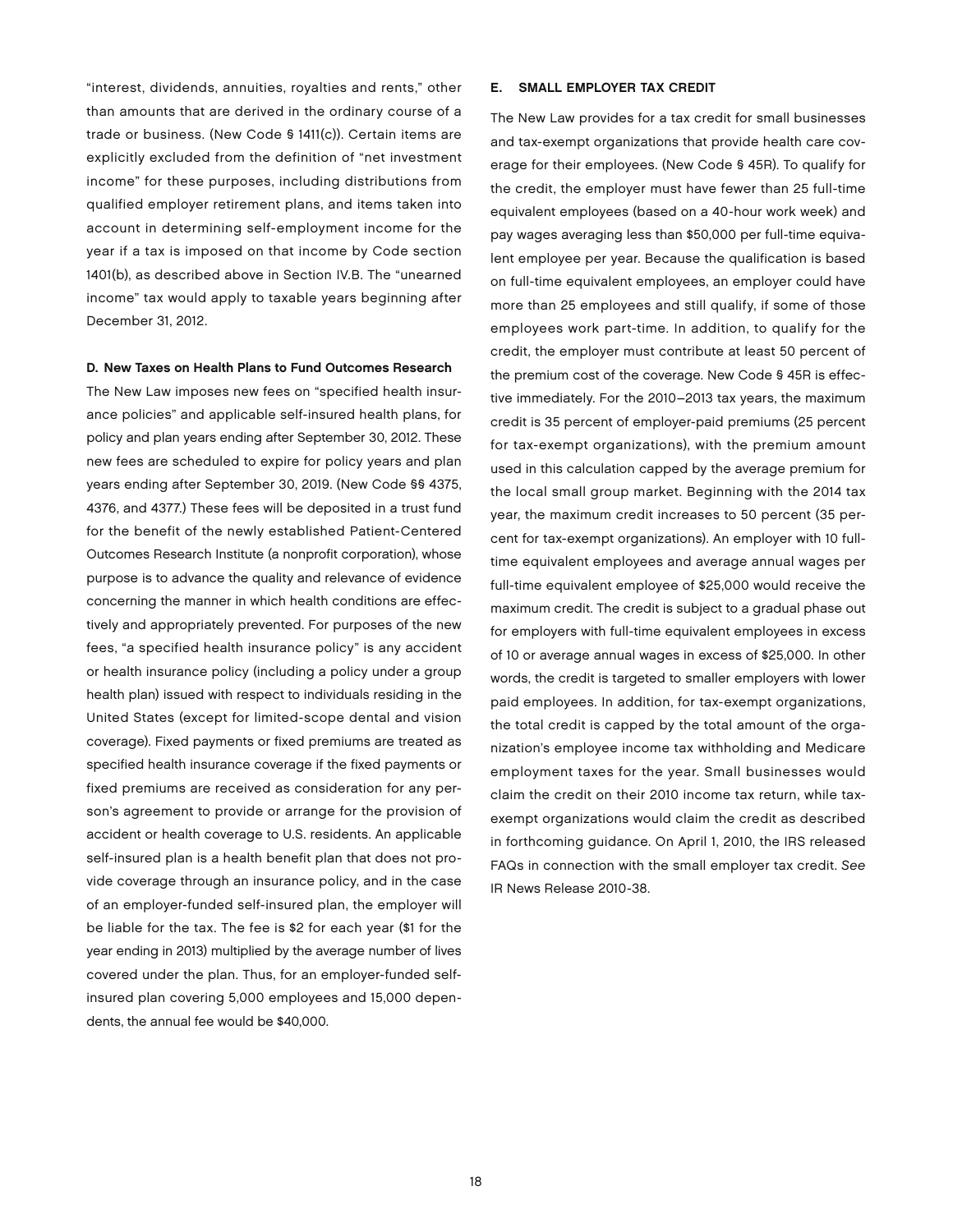## V. EXPANDED REQUIREMENTS FOR ELECTRONIC STANDARD TRANSACTIONS

The New Law adds additional requirements regarding the performance of electronic standard transactions by health plans, health care providers, and health care clearinghouses under HIPAA. HHS is directed to issue additional guidance with the goals of providing as much uniformity as possible in the performance of electronic standard transactions, reducing the number and complexity of forms and data entry required, and eliminating, to the extent possible, the need for paper or other non-electronic communications. The New Law provides a staggered schedule for the issuance of new guidance, with guidance on different topics being issued no later than July 1 of 2011, 2012, and 2014. The new guidance will be effective also on a staggered schedule with effective dates on January 1 of 2013, 2014, and 2016. Health plans will be required to certify and provide documentation showing that their data and information systems are in compliance with the applicable standards and rules. This requirement will have the largest impact on health insurance issuers and thirdparty administrators, as these are the entities that generally perform electronic standard transactions on behalf of health plans. The cost of compliance will undoubtedly increase the cost of providing health coverage in the short term. However, in the longer term, it may result in increased operating efficiencies and therefore decreased administrative costs.

## VI. Conclusion

There will be significant challenges and uncertainties confronting employers and health care administrators in applying the New Law and forthcoming regulatory guidance to their particular group health plans. To help clients and friends navigate these complex and often ambiguous rules, Jones Day will be issuing a series of Commentaries on the new health care reform law and regulations, and this White Paper is merely one in that series.

## **LAWYER CONTACTS**

For further information, please contact your principal Firm representative or one of the lawyers listed below. General email messages may be sent using our "Contact Us" form, which can be found at [www.jonesday.com.](http://www.jonesday.com) 

#### Marlene P. Frank

Columbus +1.614.281.3843 [mpfrank@jonesday.com](mailto:mpfrank@jonesday.com)

#### Sarah H. Griffin

Los Angeles +1.213.243.2560 [sgriffin@jonesday.com](mailto:sgriffin@jonesday.com)

Daniel C. Hagen Cleveland +1.216.586.7159 [dchagen@jonesday.com](mailto:dchagen@jonesday.com)

#### Evan Miller

Washington +1.202.879.3840 [emiller@jonesday.com](mailto:emiller@jonesday.com)

Kirstin Poirier-Whitley Los Angeles +1.213.243.2380 [kpoirierwhitley@jonesday.com](mailto:kpoirierwhitley@jonesday.com)

Gary G. Short Dallas +1.214.969.5238 [ggshort@jonesday.com](mailto:ggshort@jonesday.com)

Elena Kaplan Atlanta +1.404.581.8653 [ekaplan@jonesday.com](mailto:ekaplan@jonesday.com)

J. Quitman Stephens Dallas +1.214.969.4841 [jqstephens@jonesday.com](mailto:jqstephens@jonesday.com)